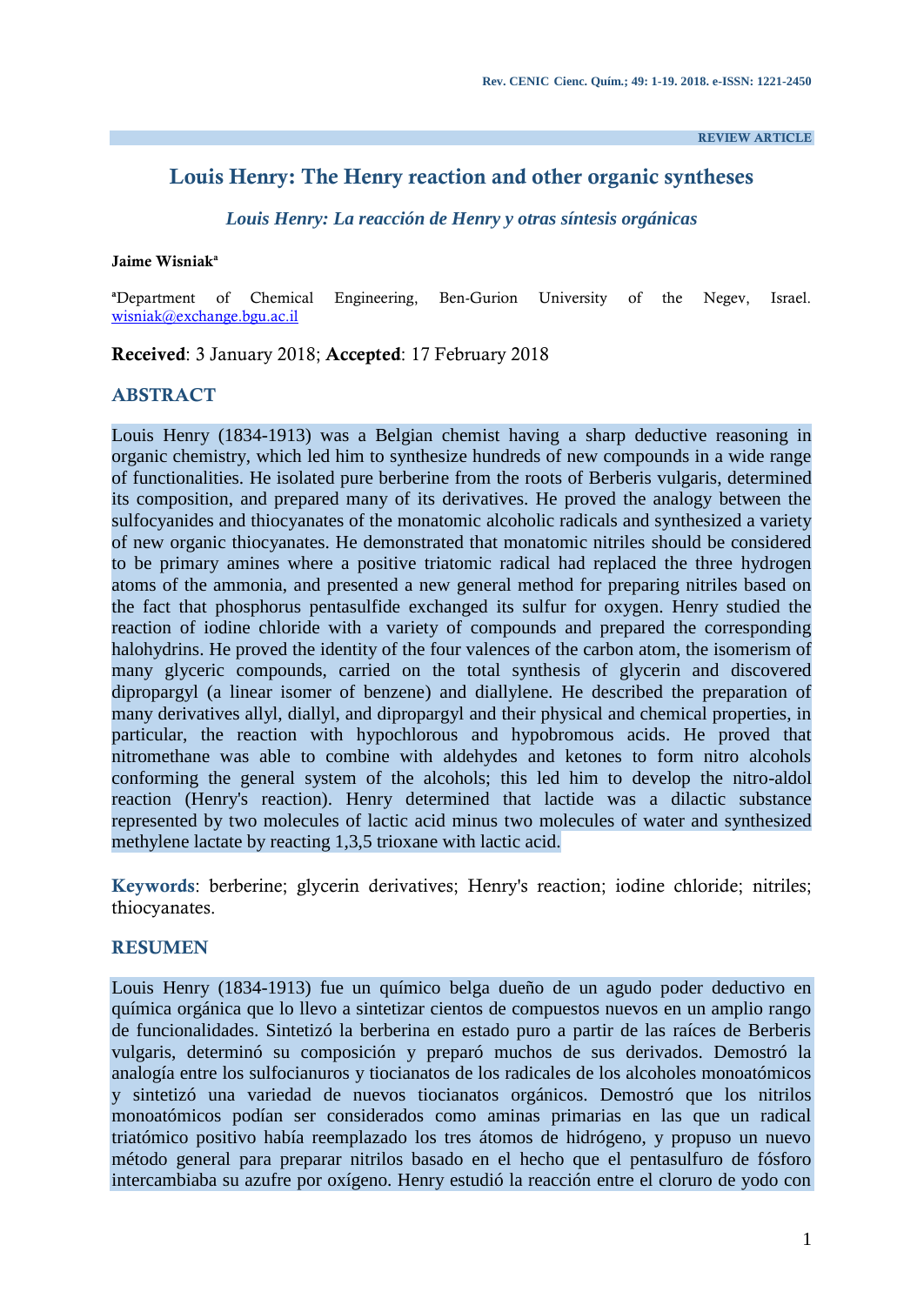una variedad de compuestos y preparó las halohidrinas correspondientes. Demostró la identidad de las cuatro valencias del átomo de carbón, el isomerismo presente en muchos compuestos glicéricos, realizó la síntesis total de la glicerina y descubrió el dipropargilo (un isómero lineal del benceno) y el diallileno. Describió la preparación de un gran número de derivados del allyl, diallyl y propargilo, así como sus propiedades físicas y químicas; en particular, la reacción con los ácidos hipocloroso e hipobromoso. Demostró que el nitrometano era capaz de reaccionar con aldehidos y cetonas para formar nitro alcoholes conforme al sistema general de los alcoholes; esto lo llevó a desarrollar la reacción nitroalcohol, (reacción de Henry); Henry determinó que el láctido era una substancia diláctica representada por dos moléculas de acid láctico menos dos moléculas de agua, y sintetizó el lactato metilénico mediante la reacción entre el 1,3,5 trioxano y el ácido láctico.

**Palabras clave**: Berberina; cloruro de iodo; glicerina y derivados; láctido; nitrilos; reacción de Henry; tiocianatos.

#### *Life and career* (Delacre, 1914; Bruylants, 1979)

Louis Henry (Figure 1) was born in Marche-en-Famenne, Belgium, in December 26, 1834, a son of Marie-Antoinette Dagneux Albert and Joseph Henry, a tax collector. He received his basic education in humanities at the Petit Séminaire de Bonne-Espérance (today Collège Notre-Dame de Bonne-Espérance) and then (1851) entered the University of Leuven. The following year he approved with distinction the qualifying examination and in 1853 he become a candidate to a degree in natural sciences, at the head of a class of 23. Two years later he was awarded the degree of doctor of natural sciences. Laurent-Guillaume de Koninck (1809-1897), professor of chemistry at the Liege University and one of the examiners, recommended that Louis be awarded a travel scholarship, and also recruited him to work in his private laboratory; afterwards he sent him to complete his training as experimental chemist under Heinrich Will (1812-1890), at the laboratory of Justus von Liebig (1803-1883) in Giessen. In 1857, before departing to Giessen, Louis presented to the Royal Academy of Sciences of Belgium a long memoir (42 pages) discussing the relations between certain classes of organic compounds, and also about chemical radicals in general **(**Henry. 1859a). As a result of his stay at Giessen Louis published another paper describing the analysis and properties of the alkaloid berberine (Henry, 1859b). In 1858 Louis joined the University of Leuven as professor of mineralogy and geology, replacing the mineralogist professor Johannes Van Oyen (1816- 1858); in 1863, after the death of Martin Martens (1797-1863) he replaced him at the chair of general chemistry. In the same year he was elected corresponding member of the Académie Royale des Sciences of Belgium. In 1867 Louis published his book on elementary general chemistry (Henry, 1867b), which went through many editions. During his tenure at Leuven Henry fought and succeeded in establishing experimental chemistry as part of the curriculum. Louis Henry passed away on March 9, 1913, at Leuven, after being paralyzed for some years.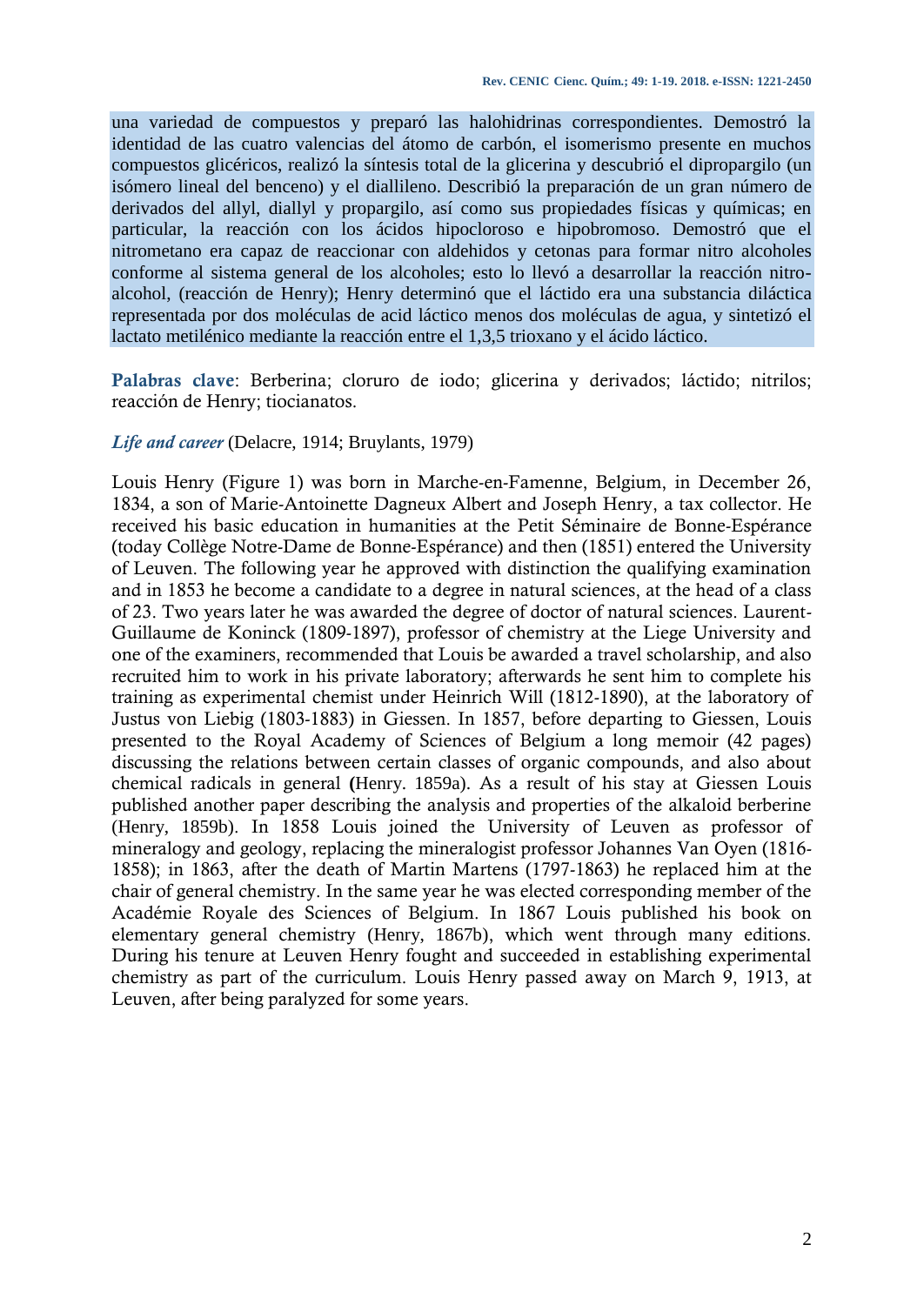

**Figure 1**. Louis Henry (1834-1913).

Henry received many awards for his scientific achievements. He was corresponding member of the Académie Royale des Sciences et Belles-Lettres de Bruxelles (1865) and promoted to full member in 1886; he was also corresponding member of the Institut de France (Académie des Sciences) (1905-1913) and of the scientific societies of Denmark, Portugal, and Romania. He was awarded the Grand Croix of the Papal Order of Saint Sylvester of Pius X, appointed Grand Officier of the Order of Leopold (King Leopold II) Order and of the Romanian Crown (established in 1881 by the King Carol I), as well as Commander of the Légion d'Honneur. In 1899 the Belgian government awarded him the Decennial Price of Chemistry and Physics and in 1873 he received a gold metal from the Universal Exposition of Vienna in recognition for his exposition of samples of the many organic products he had synthesized.

# *Scientific contribution*

Henry was a very prolific writer; he published more than 300 papers and books (e.g. (e.g. Henry, 1867b, 1898, 1899, 1900) on the subjects of inorganic and organic chemistry, vegetable, principles, isomerization, etc. His most important book was titre *Précis de Chimie Générale élémentaire* (Henry, 1867b) (in 3 volumes). In addition to the subjects described below, he discussed the classification of organic acids and radicals (Henry, 1859a) studied chromium salts (Henry, 1866); reported the preparation and properties of straw wax (Henry, 1869e); studied the isomerism present in salicylic series (Henry, 1869f); the synthesis of a large number of new esters of polyfunctional alcohols and acids (Henry, 1872, 1873a); the synthesis of acetylenic hydrocarbons (Henry, 1874c); and pyruvic alcohol and derivatives (Henry, 1881);the valence of the carbon atom ; (Henry, 1886b); etc. Attention must be paid to the fact that in his initial publications Henry assumed the atomic masses  $C = 6$ ,  $H = 1$ ,  $O = 8$ , and  $N = 14.1$ .

# *Berberine*

In 1835 Ludwig Andreas Büchner (1813-1897) isolated the active principle berberine from the roots of *Berberis vulgaris* and described it a very light yellow powder, composed of very thin silky prisms, having a strong bitter taste, being sparingly soluble in cold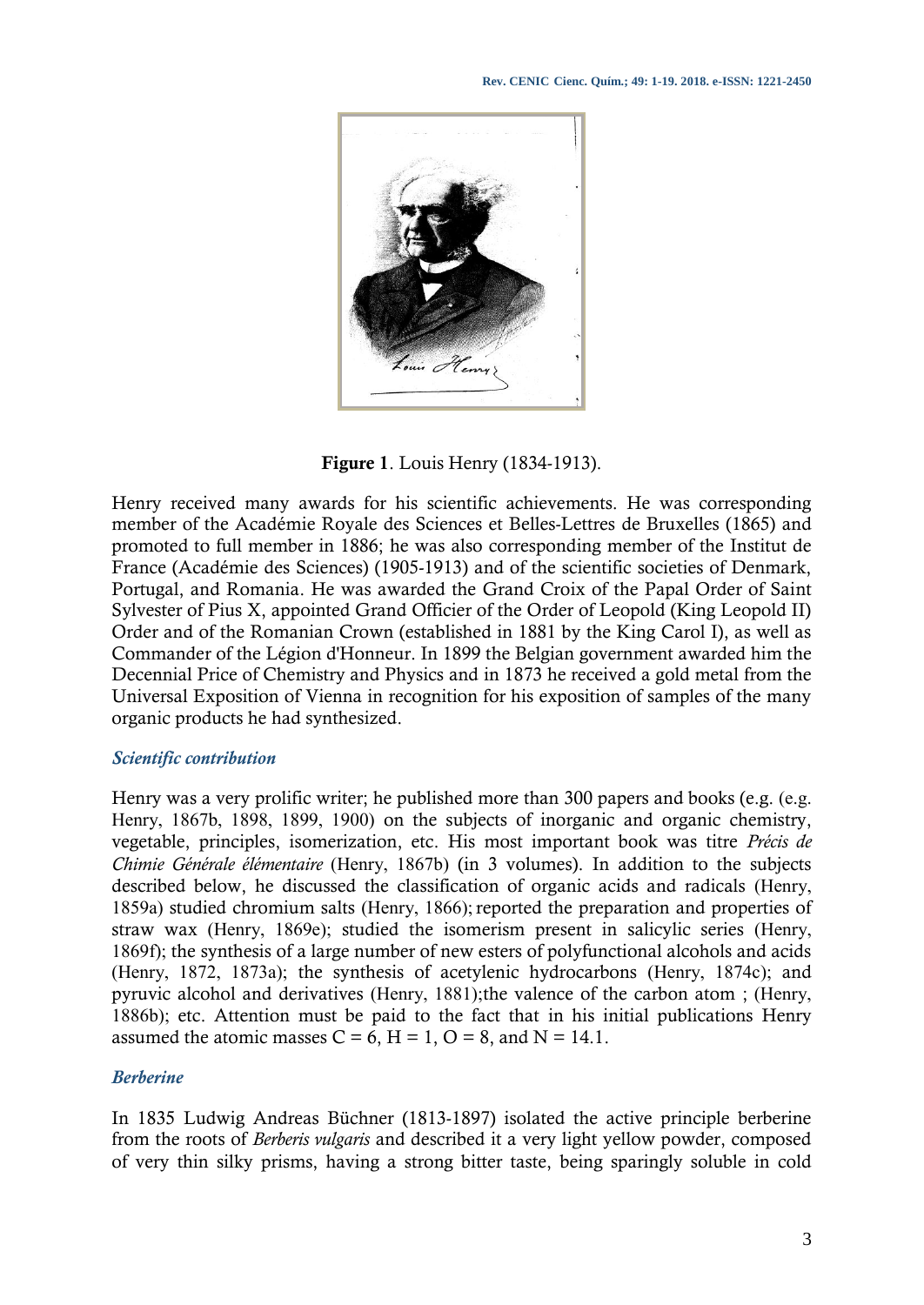water and alcohol, very soluble in boiling water and boiling alcohol, little soluble in fatty oils and turpentine, and insoluble in ether, carbon disulfide, and petroleum ether. Sulfuric acid transformed it into ulmin and nitric acid into oxalic acid. Berberine reacted with metallic salts producing colored precipitates. Büchner believed that it contained nitrogen (Büchner, 1835). In 1846 Thomas Fleitmann demonstrated that berberine was not a neutral coloring matter but a true alkaloid and that the material isolated by Büchner was actually the hydrochloride of the true berberine. The elemental analysis of the hydrochloride corresponded to the formula  $C_{42}H_{36}N_2O_{9}$ ,  $2HCl+5H_2O$  and  $C_{42}H_{36}N_2O_2$ for the free berberine. Fleitmann reported the preparation and properties of several derivatives of berberine, among them the chromate (the first organic compound containing chrome  $C_{42}H_{36}N_2O_9+2Cr_2O_3$ ) (Fleitmann, 1846). In the following years berberine was found to be present in the root of other plants, such as *Cocculus palmatus* and *Menispermum fenestratum*.

Henry conducted a detailed study of berberine during his stay at Giessen (Henry, 1859b). He prepared berberine in a pure state following Fleitmann's procedure: Berberine chlorhydrate was first transformed into sulfate and this salt treated with barium hydroxide until de appearance of a brownish color, which indicated the full decomposition of the salt. The filtrate was treated with a stream of  $CO<sub>2</sub>$  to eliminate the excess of baryte, followed by boiling to precipitate any barium carbonate remaining in solution. The filtrated liquid was evaporated to dryness and berberine purified by repeated recrystallizations from alcohol. Pure berberine appeared as a powder composed of small needles or prisms, having a strong yellow color, which turned deep red on long heating at 100  $\degree$ C. Berberine had no action on polarized light; combustion analysis indicated that it contained, by weight, 67% carbon and 5.54% hydrogen, corresponding to the formula  $C_{42}H_{19}NO_{10}+HO$ , containing one equivalent of water (Henry is assuming the atomic masses  $C = 6$ ,  $H = 1$ ,  $N = 14$ ,  $O = 8$  and water as HO). Henry reported that an aqueous solution of berberine suffered no alteration when boiled with HCl or sulfuric acid and when treated with cupric solutions. Berberine dissolved completely in ammonia, boiling the solution with concentrated baryte resulted in the release of a strong ammoniacal odor (Henry, 1859b).

Henry described the preparation and properties of a large number of berberine derivatives (i.e. the hydrobromide, hydroiodide, ferrocyanide, ferricyanide, chloraurate, picrate, bitartrate, acid succinate, bioxalate, cyanide, thiocyanate, and nitrate), and described its reaction with chlorine, bromine, ethyl iodide, and nitric acid. For example, berberine cyanide was prepared by reacting a solution of berberine hydrochloride with potassium cyanide. The initial yellow liquid turned immediately deep red with the simultaneously formation of an abundant flocculent precipitate, which was separated by filtration, washed with cold water, and recrystallized from alcohol. According to Henry, berberine cyanide was quite different from other berberine salts. It crystallized as yellow brown rhomboidal flakes, very soluble in water but non-crystallizable, even more soluble in alcohol, particularly when hot. Its solutions released always a strong smell of HCN Henry, 1859b).

# *Thiocyanates*

A. Habich and Heinrich Limpricht (1827-1909) showed that the thiocyanates of monoatomic alcoholic radicals combined easily with HCl and HBr (Habich and Limpricht, 1859). The analogy that existed between corresponding sulfurized and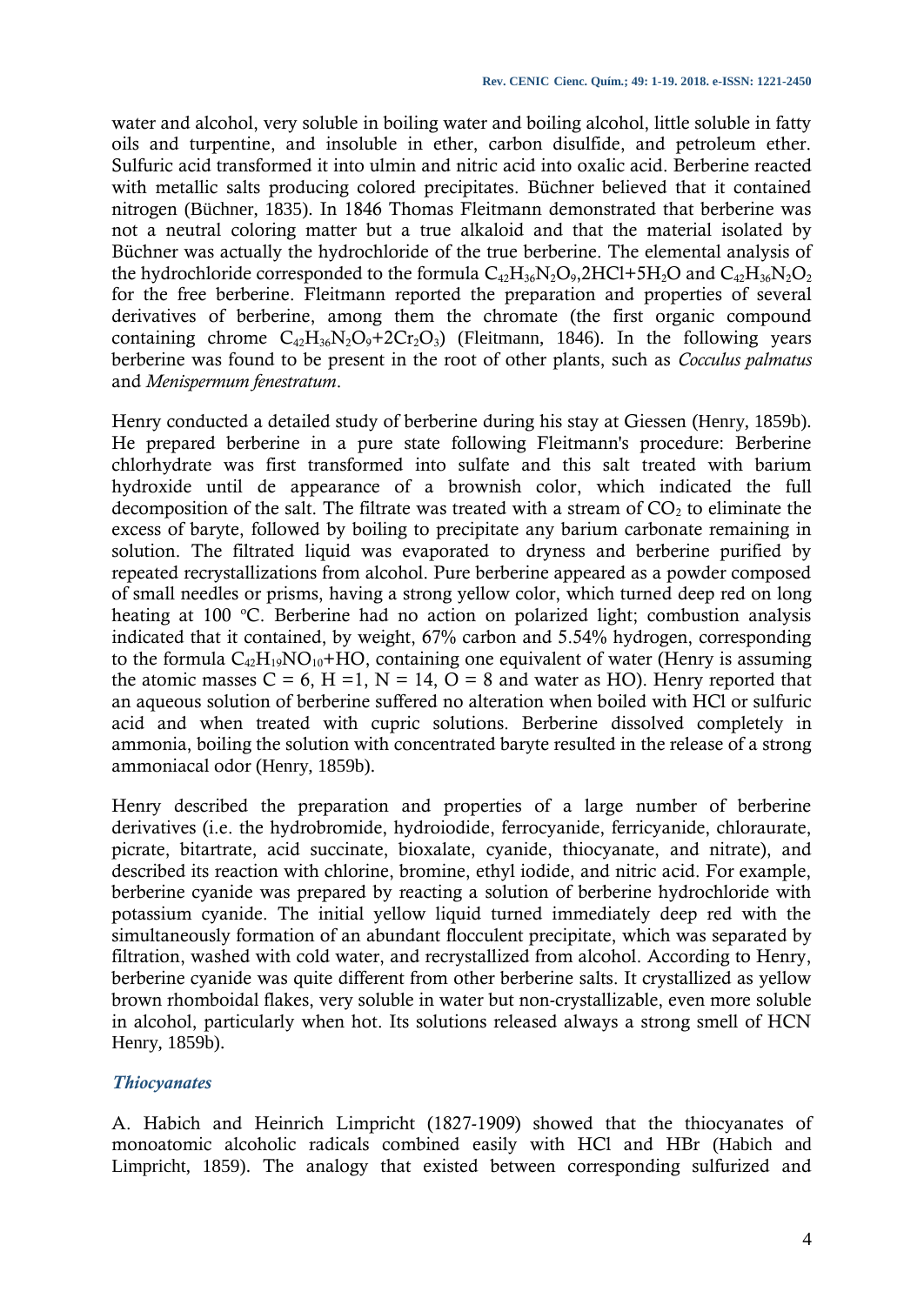oxidized compounds suggested Henry that the sulfocyanides and thiocyanates of the same radicals would also show similar characteristics. The experimental results proved this theory to be correct (Henry, 1868).

In his first publication Henry described the reactions of the sulfocyanides of the radicals  $C_nH_{2n+1}$ , in particular, methyl, ethyl, and amyl, with HCl and HBr. The sulfocyanides were obtained by heating to 100  $\degree$ C in a closed glass bottle, a mixture of the radical iodide with KCN. Henry's first results indicated that dry HCl gas did not combine with these compounds at room temperature or below it. HBr and HI showed a completely different behavior: they reacted vigorously and with such a large release of heat that it was necessary to cool the reacting mixture with a mixture of water and ice to avoid decomposition of the product. All the resulting compounds were white crystalline solids, insoluble in anhydrous ether and carbon disulfide. They remained unaltered when kept in dry or in closed vessels but decomposed rapidly in contact with humid air or water. The iodides were particularly sensitive acquiring quickly a brown color. This fact made their purification and their analysis very difficult: They had to be washed with anhydrous ether and then dried under pressure between two pieces of very fine paper. The important analytical factor was determination of the content of bromine and iodine; for this purpose, the halo derivatives were decomposed with water and the acid precipitated with silver nitrate. For example, the bromine derivative of ethyl sulfocyanide was found to contain, by weight, 63.60% of bromine, corresponding to the formula  $C<sub>2</sub>H<sub>5</sub>CNS,2HBr.$  The composition of the bromide of amyl sulfocyanide was also found to correspond to the *dihydrobromide*. The iodides of both compounds were found to be the pertinent *monohydroiodide* (Henry, 1868).

In his following publication Henry reported the action of iodine cyanide, ICN, upon ethylmercury sulfide,  $(C_2H_5)_2HgS_2$ , and the synthesis of allyl trisulfocyanide,  $C_3H_5(CNS)_3$ , benzyl thiocyanate  $C_6H_5-CH_2-CNS$ , and benzyl nitrothiocyanate,  $C_7H_6(NO_2)$  (CNS) (Henry, 1869a). Iodine cyanide reacted easily with the mercury derivative. The resulting product was a colorless and limpid liquid, with a disagreeable alliaceous smell, boiling about 150  $\degree$ C, and having all the properties of ethyl bisulfide,  $(C<sub>2</sub>H<sub>5</sub>)<sub>2</sub>S<sub>2</sub>$ . Henry prepared allyl trisulfocyanide by heating a mixture of allyl iodide and potassium sulfocyanide in a closed glass vessel, submerged in a water bath. This compound crystallized as small needles, brilliant white, hard, odorless and tasteless, melting at 126  $\degree$ C and decomposing at higher temperatures. It was almost completely insoluble in water and cold alcohol, soluble in boiling alcohol, and slightly soluble in ether and carbon disulfide. Chemical analysis indicated that it contained, by weight, 44.42% of sulfur corresponding to the formula  $C_3H_5(CNS)_3$  (Henry, 1869a).

Benzyl thiocyanate was easily prepared by heating in a reflux apparatus a mixture of benzyl chloride and potassium thiocyanate, in the presence of a large amount of ethanol. Benzyl thiocyanate crystallized as elongated white prisms, having a piquant odor and taste, insoluble in cold and hot water, slightly soluble in cold alcohol and very soluble in boiling alcohol, very soluble in ether, carbon disulfide, and hydrocarbons, melting at 56- 58 °C and distilling at a temperature of 256-257 °C. It reacted lively with HBr, yielding a solid insoluble in ether and decomposing immediately in the presence of water. Chemical analysis indicated that its formula was  $C_7H_7CNS$ . Nitrobenzyl sulfocyanide was prepared by heating benzyl sulfocyanide with nitric acid or by reacting nitrobenzyl chloride with potassium thiocyanate and then with nitric acid. This compound appeared as small white needles, melting at about 70  $^{\circ}$ C and decomposing at higher temperatures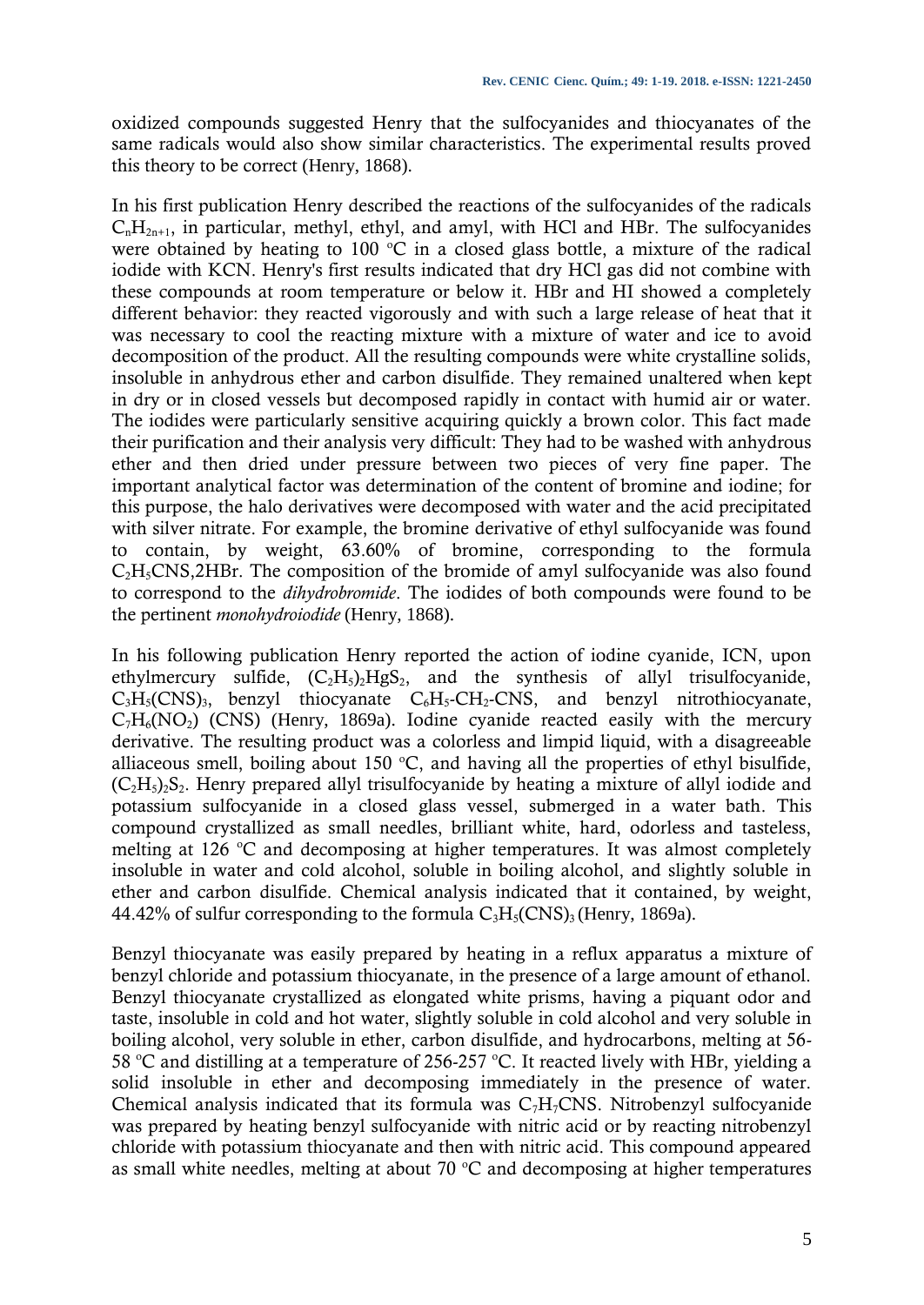(Henry, 1869a). In a following publication Henry described the preparation of the isopropyl sulfide and thiocyanate (Henry, 1869b).

#### *Nitriles*

Henry published extensively on the subject of nitriles. In his first paper he postulated that monatomic nitriles should be considered to be primary amines where a positive triatomic radical had replaced the three hydrogen atoms of the ammonia. He demonstrated this assumption by comparing a series of reactions conducted with acetonitrile and benzonitrile, two nitriles belonging to two different series (Henry, 1867a).

Acetonitrile, C<sub>2</sub>H<sub>3</sub>N (here Henry is expressively considering  $C = 12$ ,  $O = 16$ , and  $H = 1$ ), combined easily with the dry acids HBr and HI, with a strong exothermic reaction. The bromide and iodide of acetonitrile were white crystalline solids, soluble in alcohol and insoluble in ether, deliquescent, and decomposing rapidly in contact with humid air or water into acetic acid and the corresponding ammonia halide. Acetonitrile reacted similarly with aqueous NaOH or KOH, generating gaseous ammonium, and combined easily with HCl, although no formation of HCN was noticed. Benzonitrile,  $C_7H_5N$ , prepared by reacting benzamide with phosphorus pentachloride, reacted in a similar manner with HBr and HI. The behavior of thiocyanic acid, HCNS, and its esters,  $(C_2H_5)CNS$ , was analogous to that of cyanic acid, HCNO and its esters,  $(C_2H_5)CNO$ ; all of them being attached to the ammonia type, and the group CS corresponding to the carbonyl radical CO. This was easily seen by the manner in which the ethers reacted with certain halides: ethyl thiocyanate combined strongly with gaseous HBr and HI in the same that allyl thiocyanate reacted with gaseous HBr. All these bromides and iodides were white crystalline solid bodies, insoluble in ether and soluble in alcohol. They were also decomposed by water regenerating the ester. In addition, acetonitrile and allyl thiocyanate combined with acetyl bromide yielding a crystalline product (Henry, 1867a).

In a following paper Henry presented a new general method for preparing nitriles based on the known facts that phosphorus pentasulfide easily exchanged its sulfur for oxygen, and the poor affinity of nitriles for hydrogen sulfide (Henry, 1869c). These led him to conceive the possibility of transforming amides into nitriles with the help of phosphorus pentasulfide. Under this reaction the amides would virtually convert into sulfurized amides (nitrile sulfides), before splitting into nitriles and hydrogen sulfide:

$$
\left[ \begin{pmatrix} C_2 H_3 O \\ H_2 \end{pmatrix} N \right]_3 + P_2 S_5 = \begin{bmatrix} C_2 H_3 S \\ H_2 \end{bmatrix} N \\ (C_2 H_3) N \end{bmatrix} + H_2 S_3 + P_2 O_5
$$

The experimental results confirmed this assumption: under the action of phosphorus pentasulfide the amides transformed neatly and effectively into the nitrile, accompanied by formation of phosphorus pentoxide and abundant release of hydrogen sulfide. The reaction took place only under slight heating and indicated that phosphorus pentasulfide acted as an indirect dehydration agent, in the same manner as phosphorus pentachloride (Henry, 1869c).

In this particular paper Henry applied his procedure to acetamide and benzamide, reacting one mole of pentasulfide with five of the amide. The resulting crude acetonitrile was purified with a concentrated solution of NaOH (which did not dissolve the nitrile),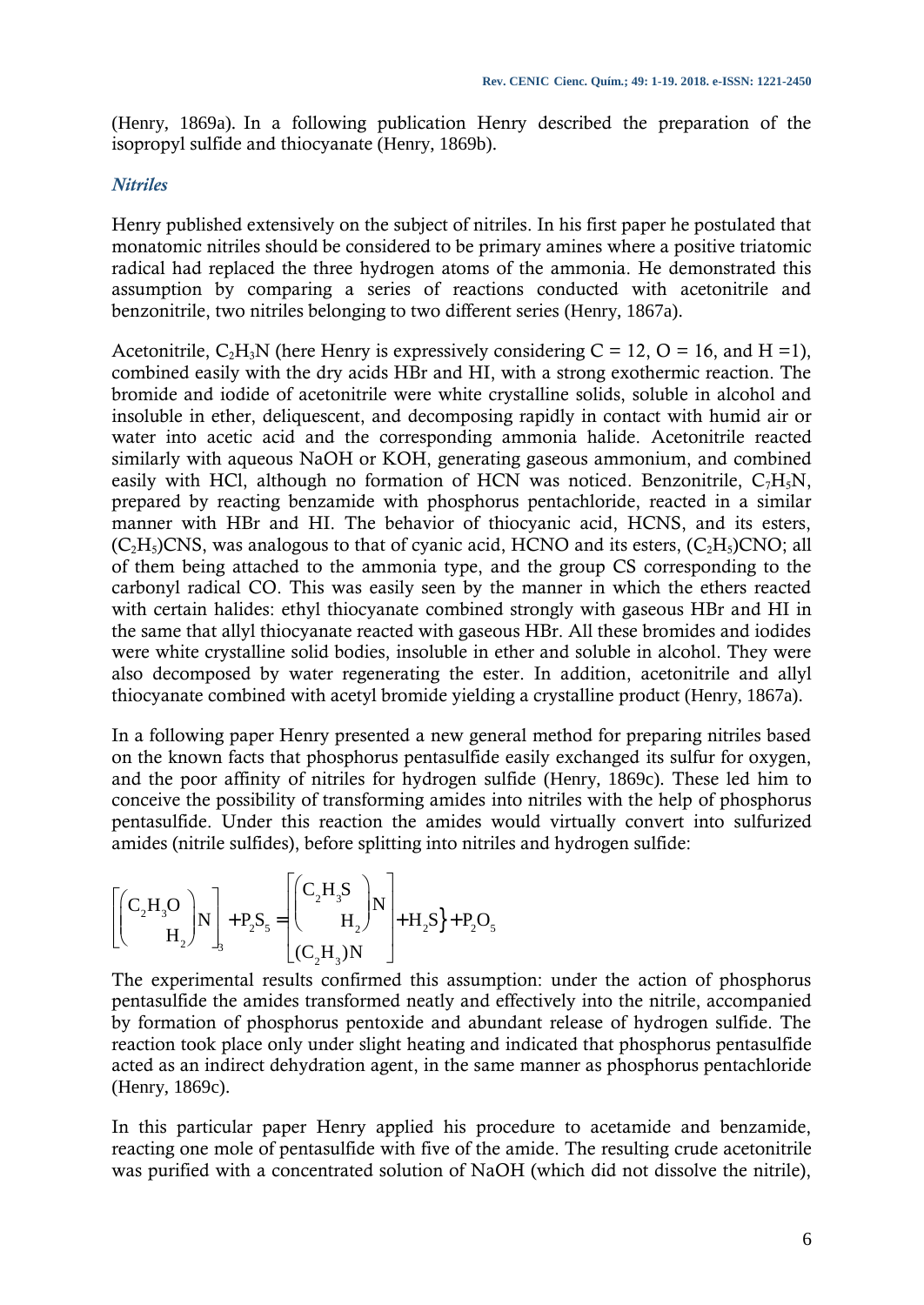followed by drying with calcium chloride and distillation. The purified acetonitrile boiled at 82 °C. Benzonitrile was prepared in a similar manner and found to boil at 187 <sup>o</sup>C (uncorrected) (Henry, 1869c).

In a subsequent paper Henry used the reaction between phosphorus pentasulfide and amides to prepare the butyric ( $C_4H_7N$ ), valeric ( $C_5H_9N$ ), caproic ( $C_6H_{11}N$ ), cuminic  $(C_{10}H_{11}N)$ , cinnamic  $(C_9H_7N)$ , and metachlorobenzoic  $(C_7H_4CN)$  nitriles. The amides were prepared by reacting the corresponding acid chloride with powdered ammonium carbonate and treating the resulting solid mass with boiling alcohol to separate the amide formed. The acid chlorides were prepared reacting three moles of the corresponding acid with two of phosphorus pentachloride (Henry, 1869d).

Henry prepared acetonitrile and used it to synthesize what he called *synthetic acetic acid* (Henry 1887).<sup>26</sup> According to Henry there were two general procedures for preparing linear nitriles of formula  $C_nH_x$ -CN: (a) distillation of a mixture of KCN with a alcohol mono sulfate,  $(C_nH_{2n+1})RSO_4$ , or (b) reacting KCN with an alkyl halide  $C_nH_mX$ . The first method was inappropriate for preparing large quantities of acetonitrile because the chemical reaction was very complex, produced methanol as byproduct, and a good part of the cyanide was converted into hydrogen cyanide. These disadvantages were not present with the second mixture, particularly when using methyl iodide (boiling at 44 <sup>o</sup>C). This halide was easily prepared from methanol, commercially available in excellent quality. Henry found that methyl iodide by itself did not react with KCN at low or high temperatures (up to its boiling temperature), but that the reaction took place in the presence of alcohols, particularly aqueous methanol or ethanol. After some time, the reaction begun by itself at ordinary temperatures and the mass became hot until it entered into lively boiling, forcing to carry the reaction under reflux conditions to avoid loss of the alcohol. During this period, the potassium cyanide changed from a soft mass into an opaque crystalline white deposit of potassium iodide. The liquid remained colorless but its volume decreased sensibly because of the volume contraction that took place during the substitution of the iodine by the radical -CN. The excess of methanol was eliminated by distillation and addition of phosphorus pentoxide. Henry reported that the average yield of this process was 81%, generating a product identical to the one prepared by dehydration of acetamide (Henry 1887).

Henry converted acetonitrile into acetic acid by reacting it with sulfuric acid or with aqueous HCl. For this purpose, he heated under reflux 82 g of acetonitrile with 300 g of a mixture of three volumes of concentrated sulfuric acid with two volumes of water, for several hours to ensure total conversion. Upon cooling the ammonium sulfate precipitated as a crystalline mass. The same procedure was conducted with 41 g of acetonitrile mixed with 100 of fuming HCl (containing 40% acid). Upon cooling the ammonium chloride precipitated as a crystalline mass. The filtrate was then distilled to produce aqueous acetic acid, which was then converted into glacial acetic acid. For this purpose, the aqueous acid, saturated with HCl, was neutralized with sodium carbonate and the resulting liquor evaporated to dryness. The resulting sodium acetate was then decomposed with dry gaseous HCl and distilled with phosphoric anhydride (Henry 1887).

In another paper Henry reported the synthesis of the dinitrile of malonic acid, CN-CH<sub>2</sub>-CN (malononitrile) (Henry, 1886a). For this purpose, he heated in a water bath an equimolar mixture of cyanoacetamide and phosphorus pentoxide; upon melting the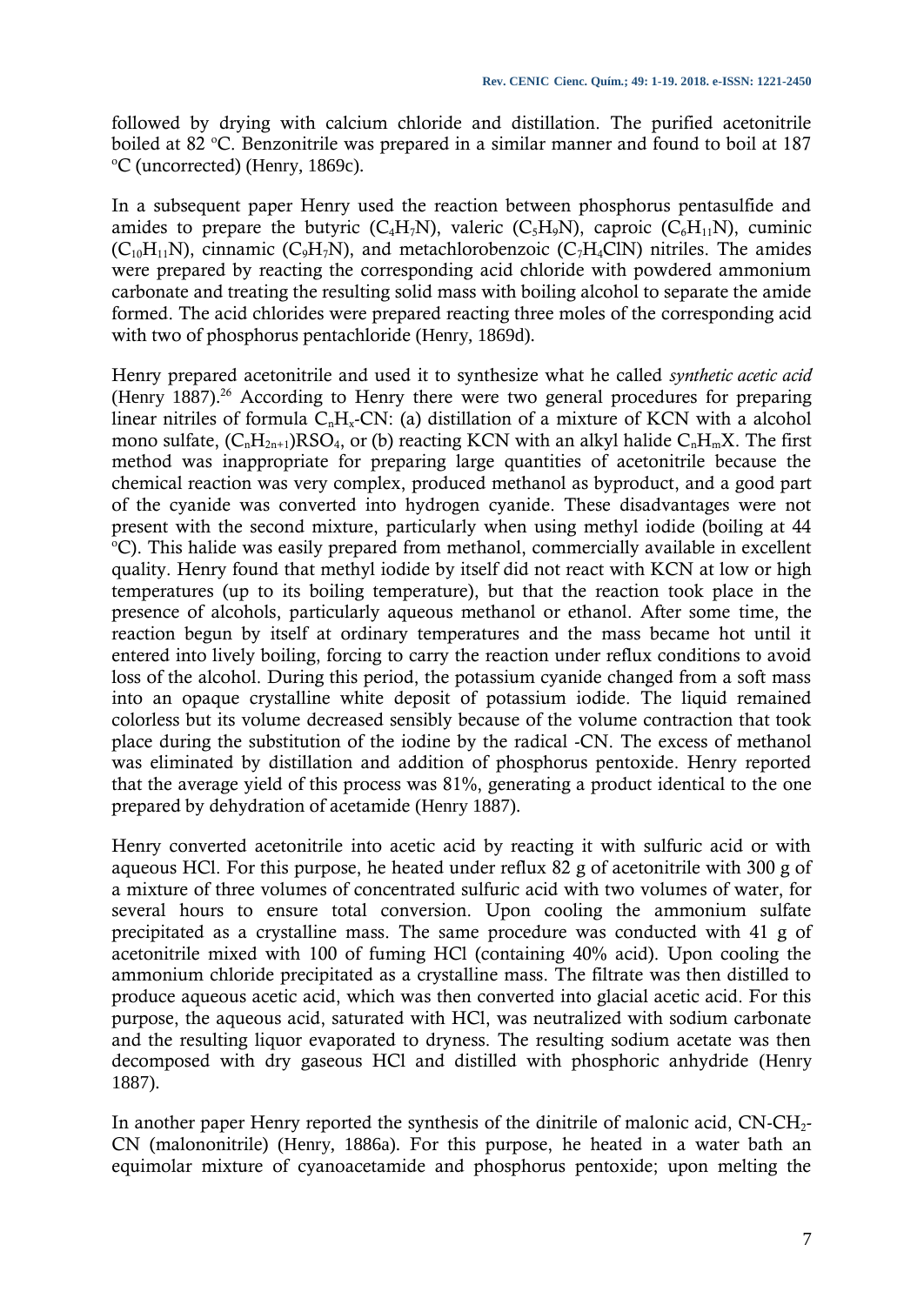mixture became brown, swelled significantly, and began distilling a slightly yellow liquid, which promptly solidified. Chemical analysis indicated that it was malononitrile, quite pure. Henry described as a white, odorless and tasteless crystalline solid, melting at 29-30 $^{\circ}$ C, although in contact with the tongue it produced a cooling effect. It was easily soluble in water, alcohol, and ether, and burned with the purple colored flame characteristic of the nitriles. Concentrated HCl dissolved it promptly, accompanied by generation of heat and swelling, deposition of a large amount of ammonium chloride, and formation of malonic acid. Heating malononitrile with concentrated HCl in closed tube transformed it into monochloroacetic acid, accompanied by release of  $CO<sub>2</sub>$ . According to Henry, the intermediate group  $-CH_{2}$ - presented an acid character; its aqueous solution reacted with silver nitrate producing an abundant white precipitate, which became yellow in the presence of light and exploded weakly. Chemical analysis indicated that it was probably a silver compound of formula  $CN-CAg<sub>2</sub>-CN$  (Henry, 1886a).

Henry also achieved the direct synthesis of glycolonitrile by heating in a water bath an equimolar mixture of formic aldehyde and hydrogen cyanide. Both reagents were employed as their liquid solutions, the aldehyde at 40% and the acid at 16%. The reaction was slightly exothermic and the solutions remaining colorless all the time. The product was concentrated by evaporation and the glycolonitrile extracted with ether from the concentrate. The ethereal extract was then evaporated and dried under vacuum in a desiccation vessel. Glycolonitrile appeared as a mobile liquid, colorless and odorless, having a strange sweet taste, relative density 1.100 (12 °C), and crystallizing at - $67$  °C. It was very soluble in water, alcohol, and ether, and insoluble in carbon disulfide, chloroform, and benzene. It boiled at 183  $\degree$ C (759 mmHg), decomposing partially and releasing a strong odor of HCN. Mixed with a double its weight of HCl it decomposed violently and began to boil, releasing ammonium chloride and glycolic acid (Henry, 1890).

Henry wrote that many chemists had prepared normal pyrotartaric acid [glutaric acid,  $C_3H_6(COOH)_2$ ] and its derivatives, but no one had synthesized its nitrile derivative or its predecessor, trimethylene cyanide,  $CN-(CH<sub>2</sub>)<sub>2</sub>$ -CN (glutaronitrile) (Henry, 1885). Henry went on the synthesize this compound by reacting KCN pure and in pieces, dissolved in a solution of HCN in alcohol of 95% with four times its volume of trimethylene dibromide. He carried on the reaction for 8 hours, in a vessel provided with reflux. At the end of this period the KBr formed rested at the bottom of the flask as a pulverulent solid, while the alcoholic liquid assumed a slight yellowish color. The filtrate was then distilled to eliminate the alcohol, until the temperature reached  $160^{\circ}$ -165 °C. The additional KBr precipitated was eliminated by filtration. The resulting liquid was almost pure pyrotartaric nitrile, which passed over at temperatures between 270 $^{\circ}$  and 280  $^{\circ}$ C.

Henry described pyrotartaric acid nitrile (glutaronitrile) as colorless viscous liquid, totally limpid, tasteless and odorless, having relative density  $0.9961$  at 11 °C, soluble in water, less soluble in alcohol and chloroform, and insoluble in ether and carbon disulfide. It boiled at 274  $\degree$ C without decomposing and remained liquid when cooled to -23  $°C$ . It dissolved easily in fuming HCl but after sometime a lively reaction took place, which resulted in the formation of an abundant deposit of ammonium chloride and formation of pyrotartaric acid (Henry, 1885).

Henry wrote that Joseph Tcherniac and Thomas Herbert Norton had recently reported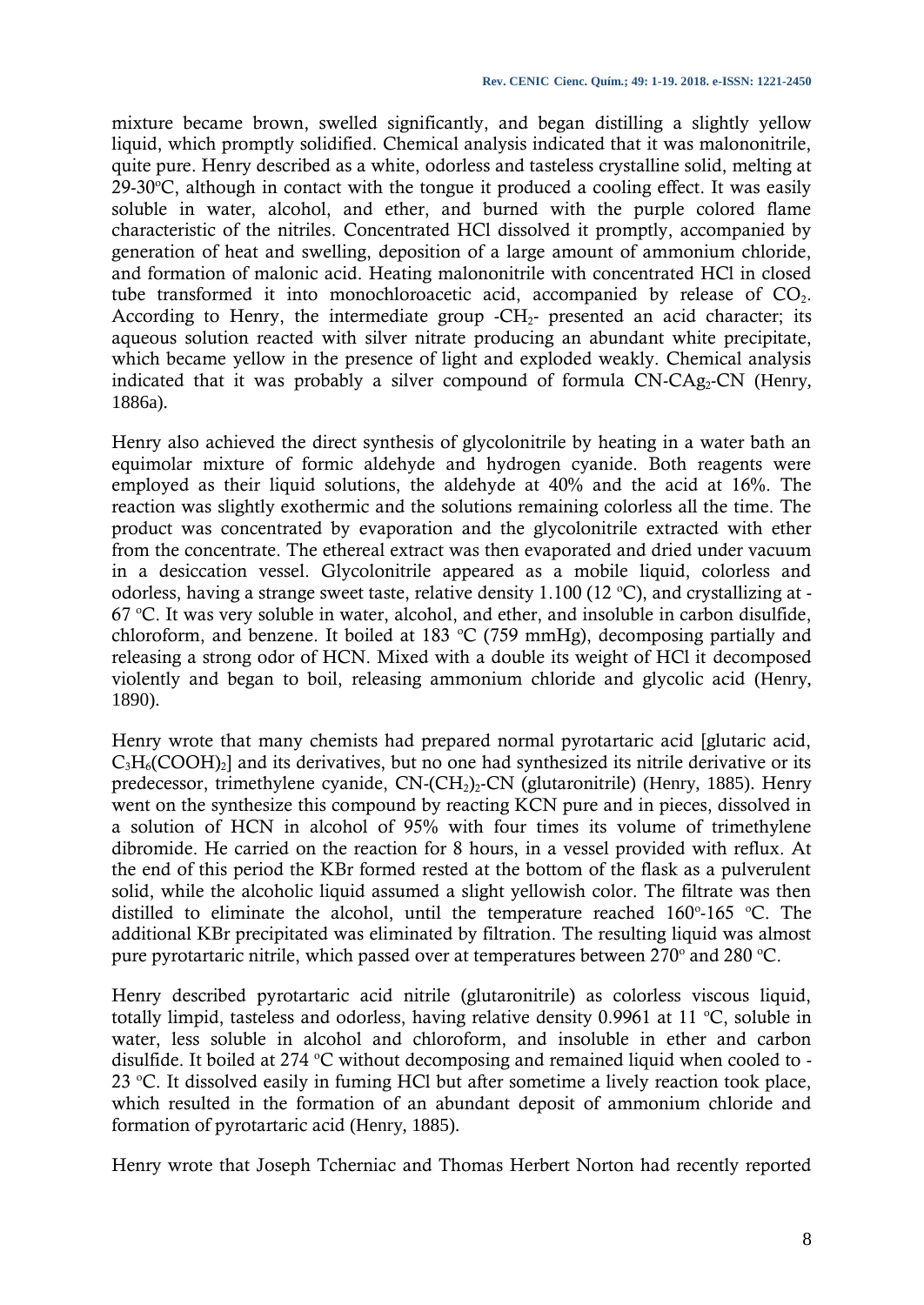the synthesis of succinonitrile, with a very low yield (23%), probably because they had used ordinary KCN of purity 90% (Tcherniac and Norton, 1883-1884). Henry carried on the synthesis of succinonitrile using the same procedure he had used for preparing glutaronitrile, taking care to use very pure KCN, containing a little of HCN, and succeeding achieving a yield of 82%. This compound was solid, composed of fine dendrites, soluble in water, alcohol, and chloroform, and sparingly soluble in ether and carbon disulfide. It melted at  $51^{\circ}$ -52 °C and boiled at 265°-267 °C, at atmospheric pressure (Henry, 1885).

# *Iodine chloride derivatives*

Henry studied the reaction of iodine chloride with a variety of compounds (Henry 1870c, 1884abc). It was a known fact that allyl compounds combined by addition with chlorine and bromine and other equivalent systems, notably iodine chloride and hypochlorous acid, HClO. These reactions were easily performed and were generally accompanied by a strong exothermic effect (Henry, 1870c). Allyl alcohol combined easily with chlorine dissolved in water because it was also soluble in water. Drop wise addition of the alcohol to the aqueous solution of ICl resulted in the immediate discoloration of the latter until the solution began to separate into two liquid phases; the addition was continued until the liquid reassumed its original yellowish color. The heavy thick liquid was a chloroiodhydrin, C3H5ICl, identical to the one prepared by Pierre Edmond Reboul (1829-1902) by reacting HI with epichlorhydrin (Reboul, 1860). The reaction of allyl bromide with ICl yielded bromo-iodhydrin,  $C_3H_5BrICl$ , identical with that prepared by the action of phosphorus pentabromide on chloro-iodhydrin or of phosphorus pentachloride on bromo-iodhydrin. Allyl chloride also combined easily with iodine chloride yielding dichloro-iodhydrin. The reactions with hypochlorous acid followed a similar path. Allyl bromide generated chlorobromhydrin,  $(C_3H_5)BrCl(OH)$ , allyl chloride yielded dichlorhydrin,  $(C_3H_5)Cl_2(OH)$ , and allyl alcohol produced monochlorhydrin,  $(C_3H_5)(OH)_2Cl$  (Henry, 1870c).

In the following two publications Henry presented the results of his work on the action of iodine chloride on ethylene monobromide and monochloride (Henry, 1884ab). He found that the aqueous solution of iodine chloride absorbed ethylene monochloride slower than ethylene; as a result, the brown product of the reaction dropped to the bottom of the vessel, from where it was easily removed. Ethyl iodide dichloride,  $C_2H_3Cl_2I$ , was a colorless liquid, which promptly acquired a purple color in contact with light. It had a relative density of 2.2187 at 0  $\degree$ C and boiled at 171-172  $\degree$ C at 774 mmHg. Henry treated this compound with strong bases in order to determine the location of the added atoms of chlorine and iodine in the ethylene molecule. The dichloride reacted immediately with KOH dissolved in absolute alcohol; the resulting precipitate was found to be an equimolar mixture of KI and KCl. This meant that 4/5 of the dichloride had lost one mole of HI and the remaining 1/5 one mole of HCl as their alkaline salts. The reaction with NaOH in absolute alcohol proceeded in the same manner, except that now the precipitate consisted only of NaCl. Since NaI was soluble in alcohol this meant that both results were completely concordant. Water precipitated from the alcoholic liquor insoluble oil colored brown by iodine. Upon distillation this oil separated into two phases, the largest constituted by asymmetric dichloroethylene,  $CH_2=CCl_2$ , and the smallest, by chloro-iodo ethylene also asymmetric. According to Henry these results indicated that the product of the original reaction was  $CHCl<sub>2</sub>-CH<sub>2</sub>I$  (asymmetric with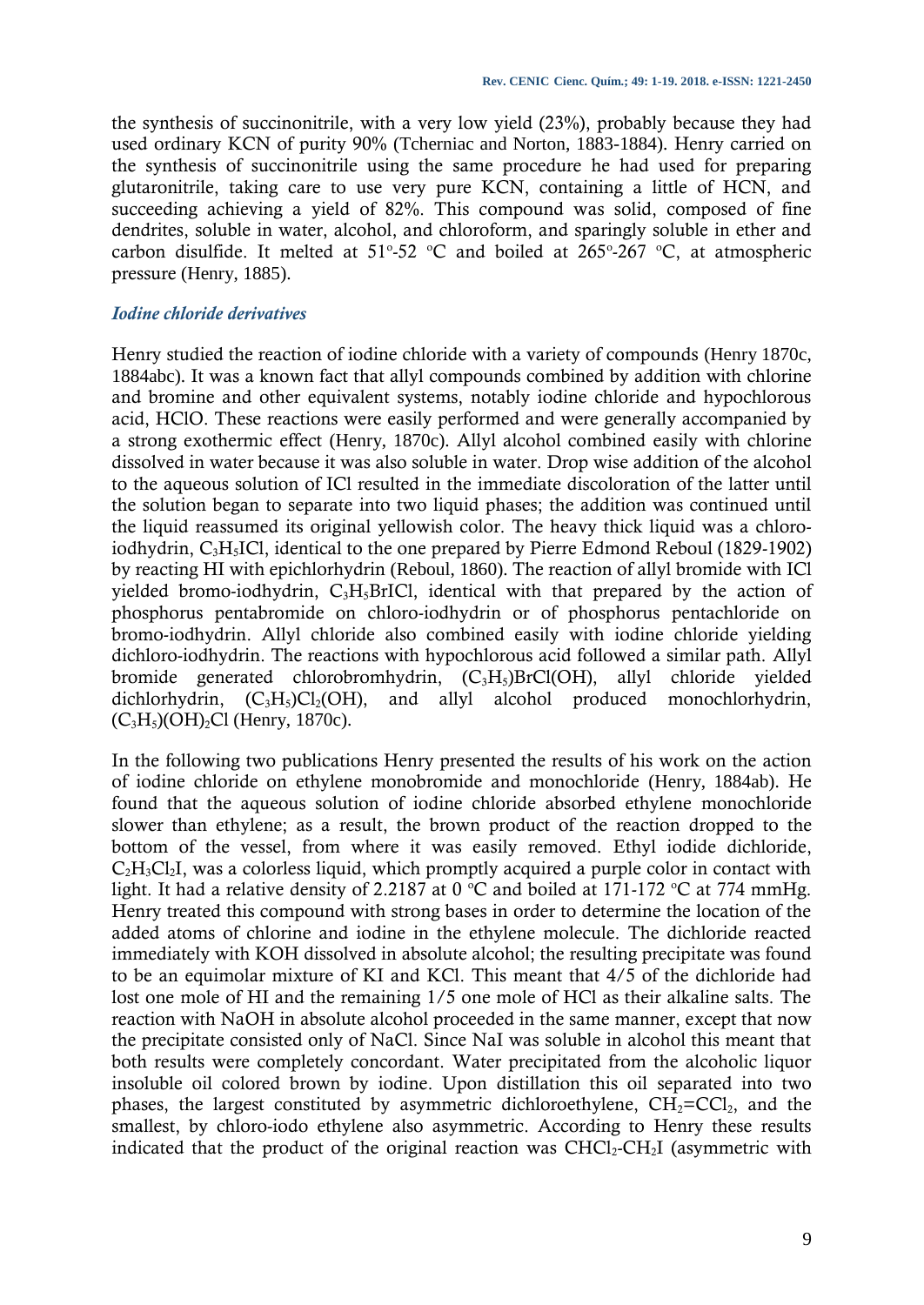respect to chlorine); in other words, the two radicals, Cl, and I attached *simultaneously* to both  $CH<sub>2</sub>$  groups (Henry, 1884a).

The addition of iodine bromide to monobromo ethylene was not instantaneous; it was complete only after several days, under agitation. The raw chlorobromo ethylene iodide,  $C<sub>2</sub>H<sub>3</sub>ClBrI$ , was purified by distillation and desiccation with calcium chloride. The purified product was a colorless liquid, becoming rapidly colored under the influence of light. It had an agreeable odor, slightly piquant, and a sweet burning taste. It had a relative density of 2.53 at 0 °C, and boiled at 193°-195°C with partial decomposition. Henry used the same procedure to determine the relative position of the iodine and chlorine atoms added to ethylene bromide. In this case he concluded that the final product was not a pure compound but a mixture of two isomers, CH2I-CHBrCl and CH2Cl-CHBrI, not present in equal amounts. The chlorine added preferentially to the most hydrogenated group,  $-CH_2$  (Henry, 1884b). In a following publication Henry gave a detailed description of the physical properties of the new derivatives he had synthesized (Henry, 1884c).

#### *Nitro comopounds*

In 1895 Henry wrote that his attention had been called by the similarity between nitromethane,  $(CH_3\text{-}NO_2)$  and hydrogen cyanide; one of the hydrogens of nitromethane had a basic character while hydrogen cyanide combined easily with aldehydes and ketones to form nitro-alcohols (Henry, 1895a). This analogy suggested the possibility that nitromethane could also combine with aldehydes and ketones to form nitro alcohols conforming the general system of the alcohols:

```
OH-CH<sub>2</sub>-CH<sub>2</sub>-NO<sub>2</sub> (primary)
-CHOH-CH<sub>2</sub>-NO<sub>2</sub> (secondary)
  CH<sub>2</sub>-NO<sub>2</sub> (tertiary) 
    |
 -C-OH
\blacksquareCH<sub>2</sub>-NO<sub>2</sub>\blacksquare>C-OH
```
The experimental results confirmed this possibility. Henry heated a mixture of ethanal, nitromethane, and water while adding potassium carbonate piece by piece (to allow a better control of the rate of reaction). At about  $40\degree C$  the mixture became homogeneous and began to react at 70  $^{\circ}$ C. The liquor was then left to cool and afterwards extracted wih ether. The ether extract was evaporated and then distilled under vacuum. The resulting nitro isopropanol,  $CH_3\text{-CH(OH)-CH}_2(NO_2)$ , was the product of the integral addition of nitromethane to ethanal. It was a colorless and limpid liquid, slightly thick and odorless, with a bitter and alliaceous taste, relative density 1.1910 at 18  $^{\circ}$ C, very soluble in water, ether, aclohol, and acetone, melting at about -20  $^{\circ}$ C, and boiling at 112 <sup>o</sup>C at 12 mmHg. It presented both the properties of an alcohol and a nitro derivative; it reacted with acetyl chloride to form HCl and its acetate,  $CH_3\text{-}CH(C_2H_3O_2)\text{-}CH_2(NO_2);$ with phosphorus pentachloride it yielded nitro-isopropyl chloride,  $CH_3\text{-CHCl-CH}_2(NO_2)$ a liquid boiling at 172 °C at atmospheric pressure (Henry, 1895a).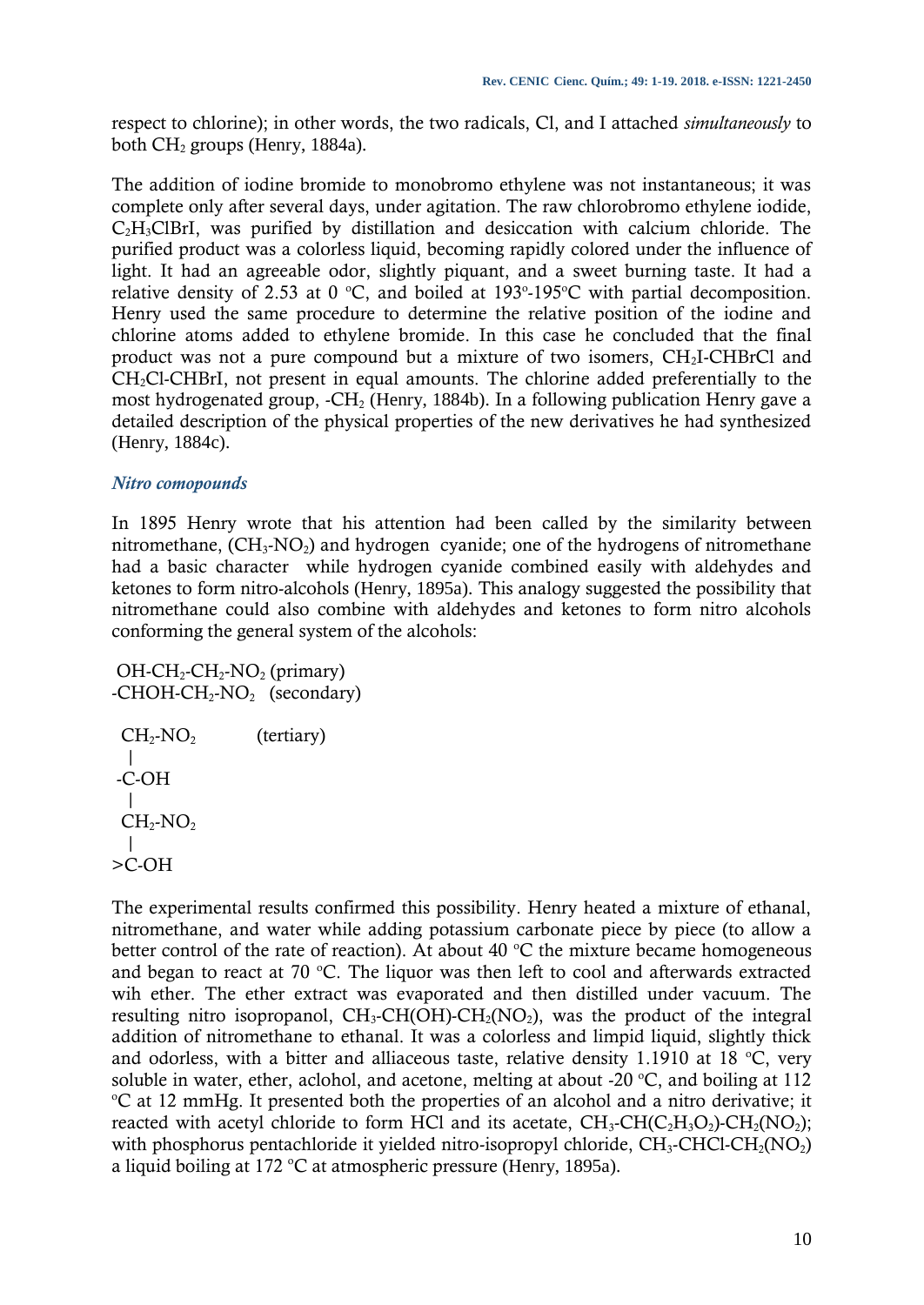According to Henry, nitromethane reacted with aqueous formaldehyde in a more violent manner, yielding a solid crystalline compound, soluble in water, alcohol, and acetone, and less soluble in ether. Henry also described the reaction of nitromethane with propanal and isobutylaldehyde and reported that this compound did not react with acetone (Henry, 1895a). In the second part of this publication Henry described the reaction of formaldehyde with nitromethane, nitroethane, and secondary nitropropane, and the properties of the different derivatives. The results indicated that the reaction capacity of formaldehyde corresponded to the number of hydrogen atoms present in the nitrated carbon atom  $C\text{-}NO<sub>2</sub>$  (Henry, 1895a).

In two following publications Henry described the preparation and properties of a large number of new nitro derivatives, synthesized according to his new procedure (Henry, 1896, 1897), among them, nitro-isoproyl trichloride alcohol, nitropropanol, nitrobutanol, nitro-isobutanol, isoamyl nitroglycerin, isobutyl nitroglycerin, nitro isoproyl chloride, trimethylene nitropropanol, nitropropanols, nitrohexanols, chloro and bromo nitropropanols, etc. As can be observed, the reaction discovered by Henry (Figure 2):

# **Figure 2: Henry's reaction**



allows combining a nitroalkane with an aldehyde or ketone in the presence of a base, to form β-nitro alcohols, hence it is known as *Henry's nitro-aldol reaction* (Figure 3). This procedure is very similar to the Würtz aldol reaction, which combines two carbonyl compounds to form β-hydroxy carbonyl compounds:

# **Figure 3: Henry's nitro-aldol reaction**



# *Glycerin derivatives*

Henry studied glycerin and its derivatives in great detail (Henry, 1870ab, 1873b, 1874a, 1878). In his first paper (Henry, 1870a) he wrote that the study of the phenomenon of isomerism in glyceric compounds had led him to examine in particular tribromhydrin,  $(C_3H_5)Br_3$ , because it could be prepared from two completely different compounds: glycerin  $(C_3H_5)(OH)_{3}$ , and allyl alcohol  $(C_3H_5)OH$ . The fact that the latter could be obtained from the former by elimination of two groups OH suggested that their numerous derivatives contained a common radical, C<sub>2</sub>H<sub>5</sub>. In other words, compounds of composition  $C_3H_5X_3$  of both the glyceric and allylic series should be physically and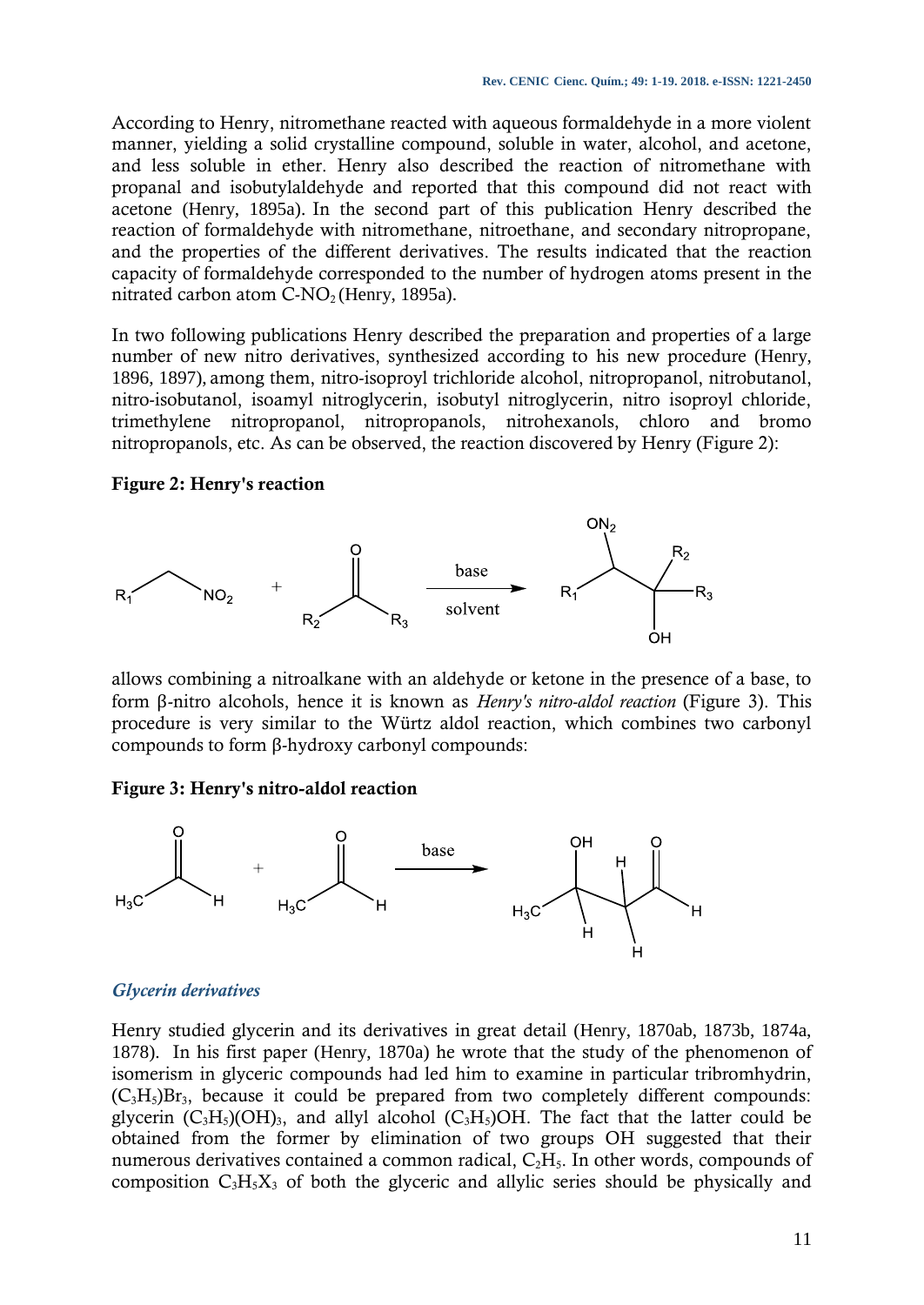chemical identical, in spite of their different origin (Henry justified his assumption listing the boiling points of 10 halogen derivatives prepared from both sources). The only notable exception was tribromhydrin, which Marcelin Berthelot (1827-1907) and Sebastiano de Luca (1820-1880) had prepared from the reaction of phosphorus pentabromide on dibromhydrin or epibromhydrin (Berthelot and De Luca, 1856b) and Charles-Adolph Würtz (1817-1884) from the reaction of bromine on allyl alcohol (Würtz, 1857). According to Berthelot and De Luca, tribromhydrin was a heavy volatile liquid boiling at about 180  $\degree$ C and fuming light in air, while Würtz described it as a solid, crystallizing in brilliant prisms, melting at 16  $\degree$ C and boiling between 217 $\degree$  and 218  $\degree$ C. All of them wrote that under proper conditions it was possible to regenerate glycerin from their product.

According to Henry, the isomerism of these two products had remained without explanation even after Alphons Oppenheim (1833-1877) had demonstrated the identity between trichlorhydrin and allyl trichloride (Oppenheim, 1866). Henry believed that Berthelot had erred in his analysis of tribromhydrin (12.8% carbon, 1.8% hydrogen, and 85.4% bromine) and for this reason he decided to repeat the synthesis of the compound, using Berthelot's procedure. He first prepared dibromhydrin by reacting phosphorus tribromide with slightly warm syrupy glycerin (in amounts proportional to their molecular masses). The resulting raw dibromhydrin was purified by repeated distillation and washing with KOH. The pure dibromhydrin was then reacted with phosphorus pentabromide and the resulting tribromhydrin purified by washing with a solution of sodium carbonate, drying with calcium chloride, and fractional distillation. The resulting product boiled at 219-221  $\degree$ C and was found to contain, by weight, 12.81% carbon, 1.78% hydrogen and 85.13-85.16% bromine. Henry described tribromhydrin as a neutral colorless liquid, having a faint ethereal odor, relative density 2.407 at 10  $^{\circ}$ C, crystallizing as fine elongated prismatic crystals, melting at 16-17  $^{\circ}$ C, boiling at 219-220  $^{\circ}$ C, and insoluble in boiling water. These and other properties showed that it was identical with allyl tribromide (Henry, 1870a).

The following publication described the chloro- and bromonitro derivatives of glycerin (Henry, 1870b). Glycerin was a tri-alcohol hence it should form with nitric acid and other monobasic acids three different esters, by the successive replacement of 1, 2, or 3 atoms of hydrogen by  $NO<sub>2</sub>$ . According to Henry, only the trinitrate was known; it was not possible to prepare the mono and dinitric derivatives by the direct action of nitric acid on glycerin. For this reason, he selected an alternative path: reacting the partial chloro and bromo derivatives (particularly mono and dichlorhydrin) with nitric acid. The experimental procedure was similar to the one used for preparing trinitroglycerin: The mono or dichlorhydrin were added drop-wise and under agitation, into a cold mixture of equal volumes of fuming nitric acid and concentrated sulfuric acid. After sometime the resulting chloronitro glycerin separated and floated over the liquid as an oily layer. The reaction was strong but quite and slightly exothermic. Upon pouring the resulting liqueur on cold water the oily layer precipitated to the bottom. It was separated, washed with sodium carbonate, and dried with calcium chloride. The monochlorodinitro derivative,  $(C_3H_5)(NO_3)_2Cl$ , was prepared by reacting epichlorhydrin,  $(C_3H_5)ClO$ , with fuming nitric acid (Henry, 1870b).

Henry described his new compounds as follows: (a) dichloro mononitroglycerin was a colorless oily liquid having weak and piquant nitrous odor and sweet taste, insoluble in water, soluble in alcohol and ether, having relative density 1.465 at 10  $\degree$ C and distilling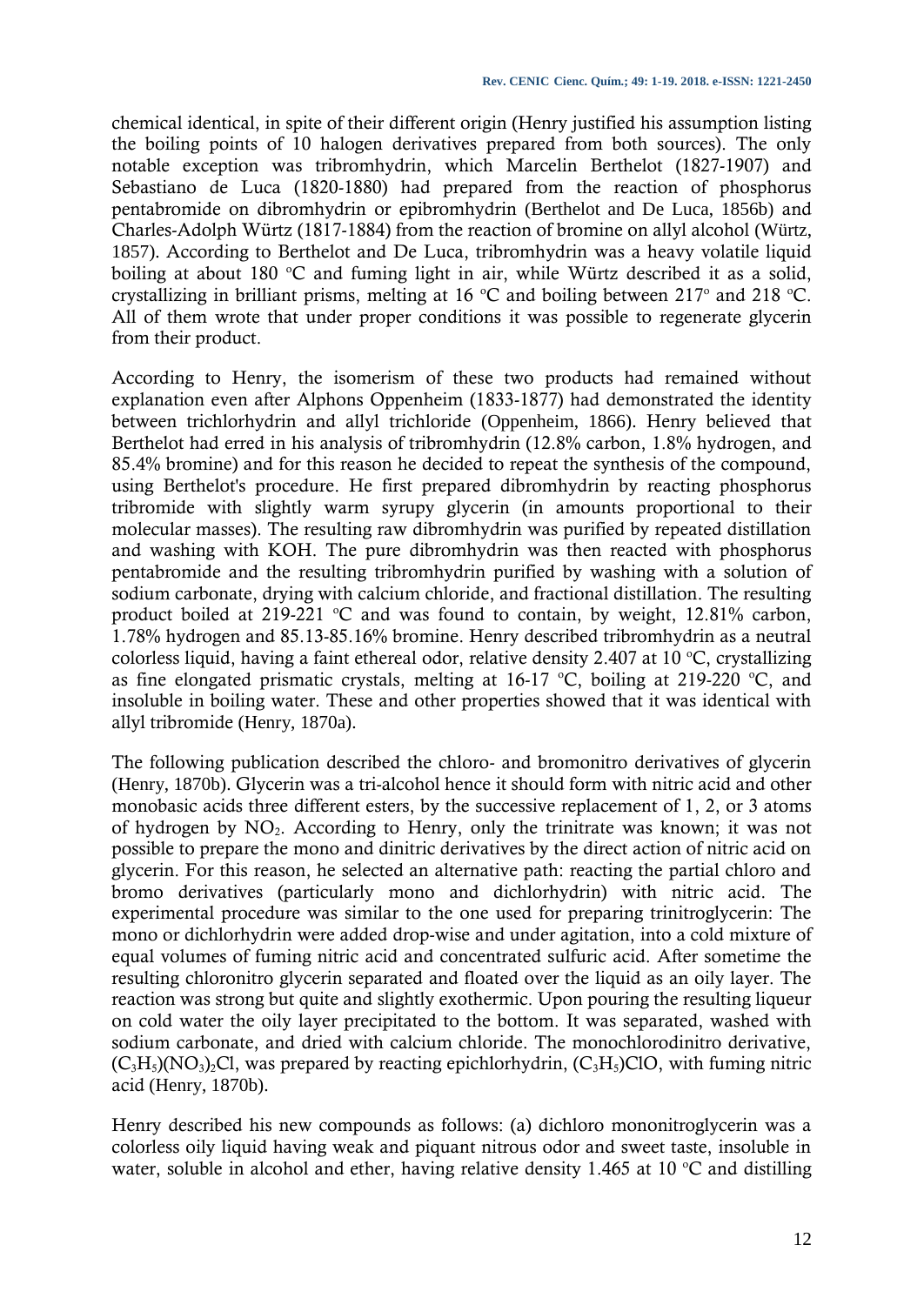at 180-190  $°C$ . It burned over a platinum strip with a white flame. It reacted with alcoholic KOH at room temperature yielding potassium nitrate and chloride and epichlorhydrin, and eventually, glycerin; (b) the properties of monochlorodintroglycerin were similar to those of dichloro mononitroglycerin, except that it was thicker and more viscous and had a relative density 1.5112 at 9 °C (Henry, 1870b).

In 1856 Berthelot and De Luca announced the discovery of a new hydrocarbon, which they named *diallyl*,  $C_3H_5-C_3H_5$  (Berthelot and De Luca, 1856a). They also reported the preparation of its tetrabromide;  $C_6H_{10}Br_4$ . Afterwards Würtz reported the preparation of the halides, hydroxy derivatives, and esters of the same (Würtz, 1864), and William Robert Jekyll the synthesis of the monohydrate (hexylene oxide) (Jekyll, 1871). Henry published several papers (i.e. Henry, 1873b, 1874a) describing the preparation of a large number of new derivatives of diallyl, among them tetrabromide of diallyl dibromide, diallyl dichlorhydrin, a new hydrocarbon, *dipropargyl* (dipropinyl)  $C_3H_3=C_3H_3$ , which was isomeric with benzene although very different, dipropargyl tetrabromide and octabromide, etc.

Dipropargyl was produced by reacting caustic alkalis twice with diallyl tetrabromide (Henry, 1873b). The first step transformed the tetrabromide into dibromide, and the second, the dibromide into dipropargyl. For this purpose, a mixture of diallyl tetrabromide with a large excess of powdered NaOH or KOH was heated and distilled in an oil bath. The distillate promptly separated into two liquid phases, a lower one, colorless and very dense, and an upper aqueous one. The upper phase was dried with calcium chloride and distilled again. The diallyl dibromide was a colorless liquid having a bitter and piquant taste, relative density 1.6560 at 18 °C, and boiling at about 210 °C (765 mmHg). It was insoluble in water and soluble in alcohol and ether. It reacted with bromide yielding the tetrabromide of diallyl dibromide and its reaction with caustic alkali provided the dipropargyl. This new hydrocarbon was a colorless liquid, strongly refractive, having relative density 0.8186 at 18 °C, and boiling at 58-60 °C at room pressure. It was insoluble in water, soluble in alcohol and ether, and burned with a brilliant sooty flame (Henry, 1873b).

According to Henry the global formulas of diallyl (a) and dipropargyl (b) corresponded to respectively

| $CH_2\text{-}CH=\text{-}CH_2$ | $CH2=C=CH$  | $-CH-C^{\sim}CH$  |  |
|-------------------------------|-------------|-------------------|--|
| $CH_2\text{-}CH=\text{-}CH_2$ | $CH2=C=CH2$ | $-CH-C^{\circ}CH$ |  |
| (a)                           | (b)         | (b) Today         |  |

The next publication was a long paper (70 pages) divided in five parts, describing the preparation and properties of a large number of derivatives of dipropargyl, diallyl, and allyl, and their physical and chemical properties (in particular, the reaction with hypochlorous and hypobromous acids) (Henry, 1874a). Henry wrote again, and in more detail, that dipropargyl was an isomer of benzene. Both compounds were built on a  $C_6$ core, which in dipropargyl was an open chain and in benzene a closed one. This time he compared hexabromobenzene with octabromo dipropargyl. The former was a crystalline powder composed of microscopic needles, sparingly soluble in ether, and melting above 200  $^{\circ}$ C; the latter appeared as colorless prismatic crystals, very hard and refractive, soluble in ether and carbon disulfide, totally insoluble in water and little in boiling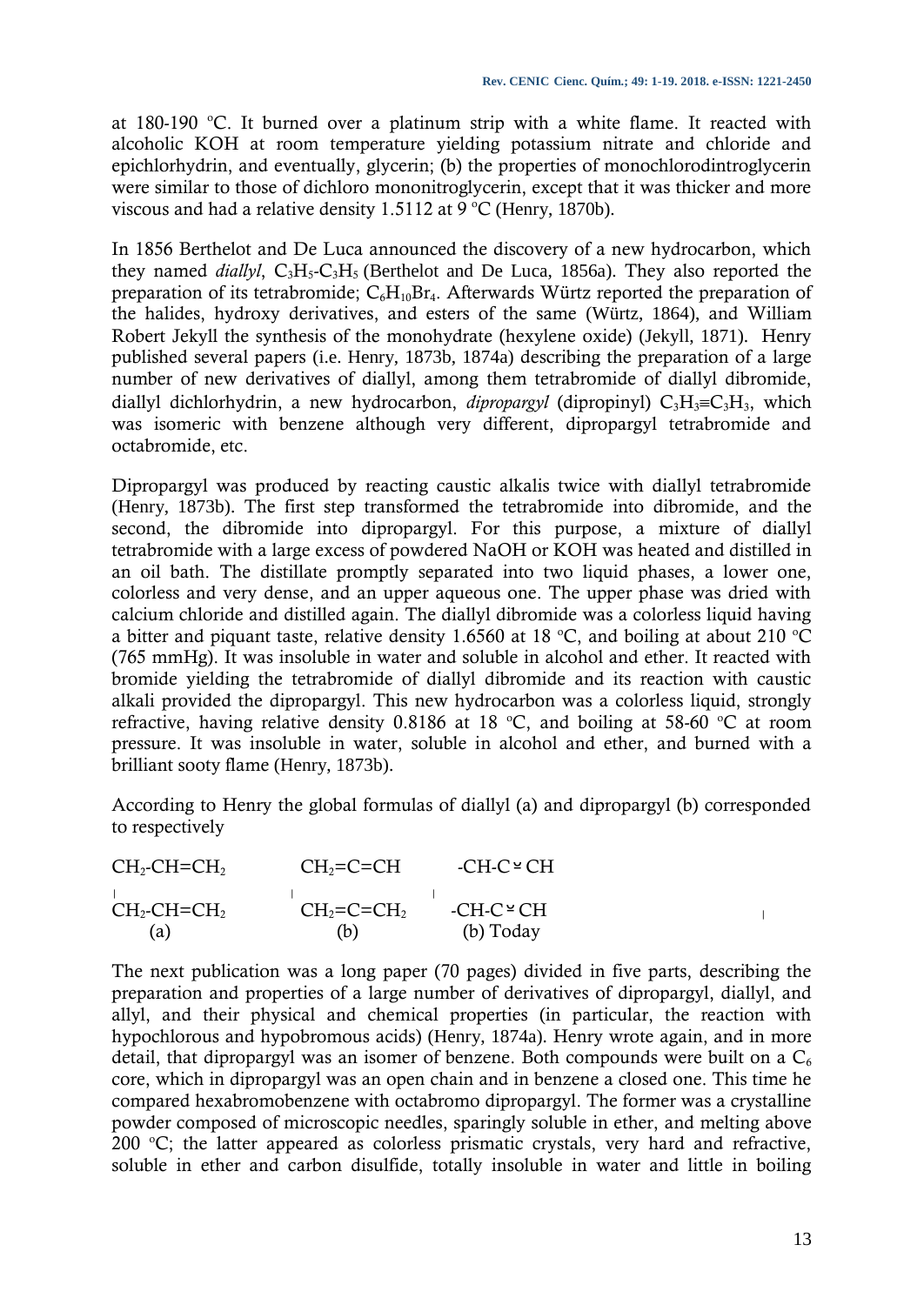alcohol, melting at  $140-141$  °C (Henry, 1874a).

In 1878 Henry reported the synthesis of *diallylene*, C<sub>6</sub>H<sub>8</sub>, a new hexavalent unsaturated hydrocarbon, derived from the reaction between phosphorus pentachloride and mono allyl acetone (Henry, 1878). Diallylene was a colorless and limpid liquid, lighter than water, with the typical smell of acetylenic hydrocarbons. It was insoluble in water and soluble in alcohol, ether, carbon disulfide, and petroleum ether. It had a relative density of 0.8579 at 18  $\degree$ C and boiled at 70  $\degree$ C (atmospheric pressure). It combined energetically with bromine, halogen acids, and sulfuric acid. Diallylene produced colored precipitates with inorganic salts: canary yellow with an ammonia solution of cuprous chloride, white and voluminous with an alcoholic solution of silver nitrate, black with mercurous nitrate, white with mercuric chloride, etc. (Henry, 1878).

# *Lactic acid*

Henry wrote that the product of the thermal dehydration of lactic acid was known under the unusual name *lactide* (Henry, 1874b). This crystallizable solid that had been discovered in 1835 by Jules Gay-Lussac (1810-1077) and Théophile-Jules Pelouze (1807- 1867), was represented by the formula  $C_3H_4O_2$  differing from that of lactic acid,  $C_3H_6O_3$ by at least one mole of water (Gay-Lussac and Pelouze, 1835). According to Henry, this relation was the same that existed between a diacid and its anhydride (for example, succinic acid and succinic anhydride). Thus lactide had been assumed to be lactic anhydride because it re-hydrated easily back into lactic acid. Now, dibasic acids did not yield their anhydride under the action of heat, and in addition, lactic acid was *monobasic.*  This supposition was easily discarded when considering the action of ammonia upon lactide (Henry, 1874b).<sup>50</sup> In 1865 Johannes Wislicenus (1835-1902) proposed that lactide should be considered lactic ether, where the water elements had been taken simultaneously of the hydroxyl (acid) and the hydroxyl (alcohol) (Wislicenus, 1865).

To Henry this assumption required depicting how the formula of lactic acid was able to represent this ether. One possibility that had been assumed was that the ether was formed by an *internal* etherification between the -OH and the -COOH groups of lactic acids; this elegant explanation described very well the result of the thermal splitting of lactide into acetic acid and CO. Nevertheless, Henry believed that the formula  $C_3H_4O_2$ was unable to express the molecular structure of lactide because it made it an isomer of acrylic acid, which was solid at room temperature and boiled at about  $140^{\circ}$ C, while lactide did it at 220  $\degree$ C. It was hard to explain this difference in volatility for two bodies having the same molecular mass (Henry, 1874b).

Henry determined that the density of the vapor of lactide was 4.81 at 766 mmHg and 185  $\degree$ C and compared it with the theoretical values of the density for different multiples of  $C_3H_4O_2$ :

| $C_3H_4O_2$     | 2.48 |
|-----------------|------|
| $(C_3H_4O_2)_2$ | 4.96 |
| $(C_3H_4O_2)_3$ | 7.44 |
|                 |      |

These results showed clearly that the actual formula of lactic acid should be  $(C_3H_4O_2)_2$  or C6H8O4; thus lactide was actually a *dilactic substance*, represented by two molecules of lactic acid minus two molecules of water, according to the two possibilities: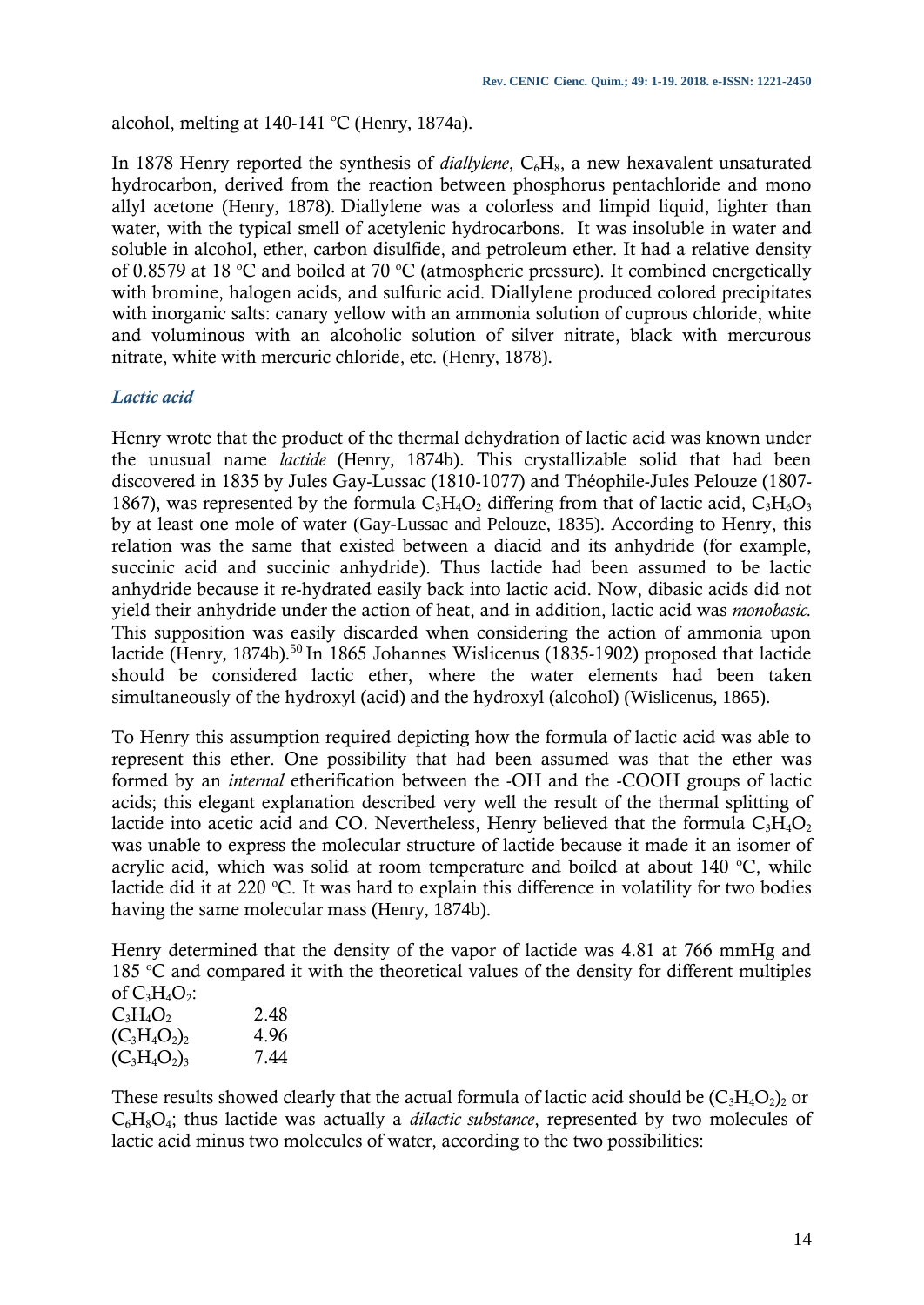

The first structure (a) represented a double functionality: an acid anhydride and simple ether. The second (b) was very special because it was a composite ester: *lactic lactate*. Once again, in a brilliant deductive stroke Henry reasoned that he could discriminate between these two structures by reacting lactide with a stream of dry ammonia gas. If (a) was the correct structure, then the product of the reaction would be a dilactic diamide or the corresponding ammonia salts. If (b) was the correct formula then the product would be the *lactamide*, CH<sub>3</sub>-CH(OH)-CO-NH<sub>2</sub>. Henry found that the product of the reaction was lactamide, the same compound that was produced by the action of ammonia upon ethyl lactate, and fusing identically at 74  $\degree$ C, proving that structure (b) was the correct one.

The actual structure of lactide is the cyclic di-ester of lactic acid:



Henry reasoned correctly that lactide was composed two condensed molecules of lactic acid but gave the wrong shape to the hexacyclic compound. It was known that the oxidation of fatty and aromatic substances by nitric acid was always accompanied by the formation of HCN. Henry provided an additional example by means of the spontaneous oxidation of nitrolactic acid, HOOC-CH(NO<sub>2</sub>)-CH<sub>3</sub> (Henry, 1879). Abandoned to itself at room temperature, nitrolactic acid decomposed abundantly into oxalic acid, water, and HCN:

 $HOOC-CH(NO<sub>2</sub>)-CH<sub>3</sub> = HOOC-COOH + H<sub>2</sub>O + HCN$ 

In another publication Henry reported the synthesis of the new compound, methylene lactate. For this purpose, he reacted in a water bath trixoymethylene,  $(H_2C-O)$ <sub>3</sub> (actually 1,3,5 trioxane) with lactic acid (Henry, 1895b). Distillation of the product yielded monomethylene lactate, a colorless liquid, smelling strongly like formaldehyde, having a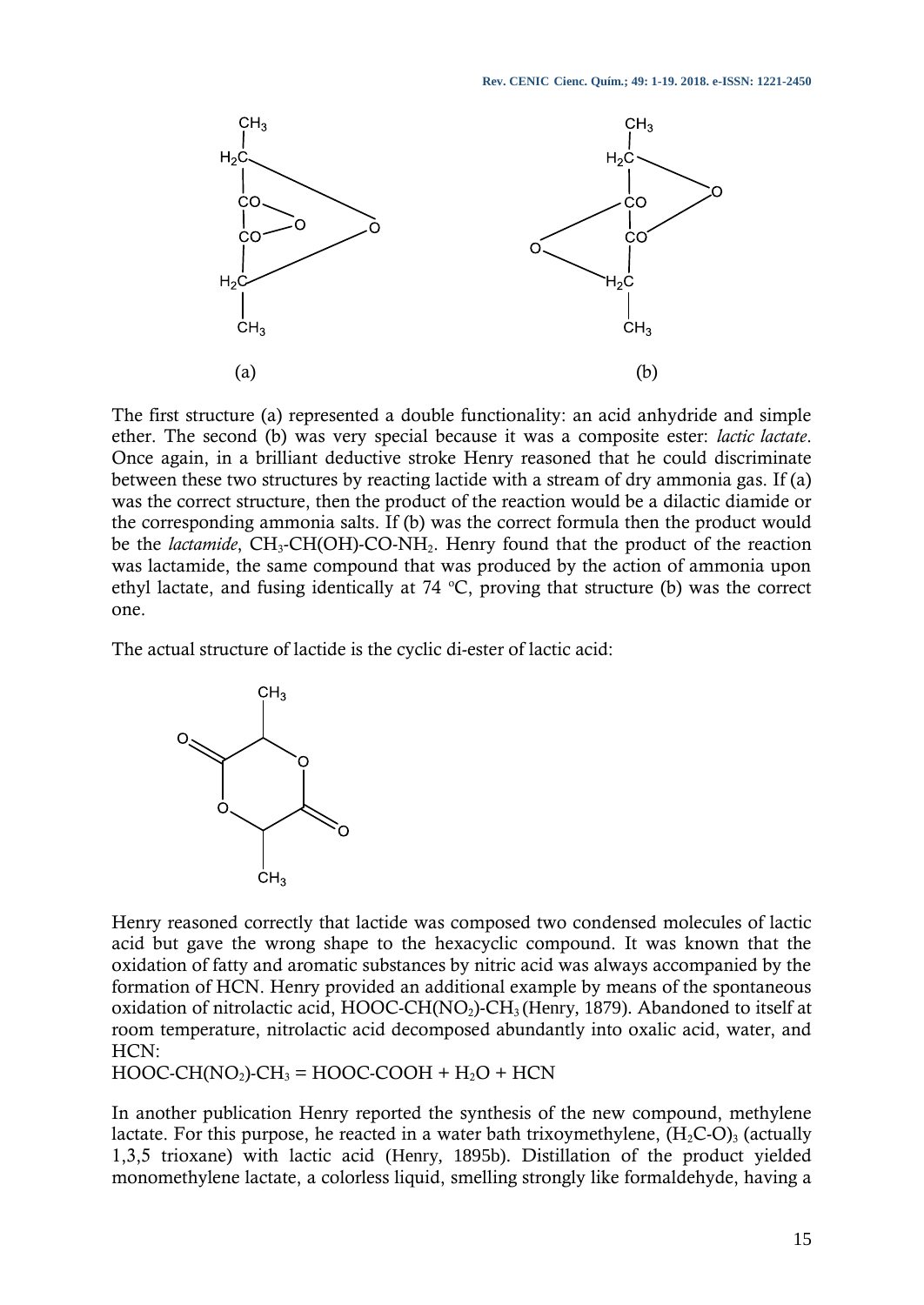strong piquant taste, relative density 1.1974 sat 2.5 °C, boiling at 153-154 °C (754 mmHg), and insoluble in water. Hot water decomposed it into lactic acid and formaldehyde and it dissolved in bromine without apparent reaction (Henry, 1879).

#### **REFERENCES**

Berthelot, M. & De Luca, S. (1856a). Recherches sur le Propylène Iodé. *Compt. Rendus, 42*, 233-237.

Berthelot, M. & De Luca, S. (1856b). Action des Chlorures de Bromures de Phosphore Sur la Glycérine. *Compt. Rendus*, *43*, 98-102.

Bruylants, A. (1979). Henry (Louis), in *Biographie Nationale* published by the Académie Royale des Sciences, des Lettres et des Beaux-Arts de Belgique*,* vol. XLI: Supplement volume XIII, Bruxelles, Établissements Émile Bruylant, col. 414-427.

Büchner, L. (1835). Sur la Berberine, Principe Actif et Colorant Cristallisé de la Racine de Berberis. *J. Pharm*., *21*, 309-310.

Delacre, M. (1914). Notice sur Louis Henry, Membre de l'Académie, *Ann. Acad. Roy. Sci. Belgique*, 311-410.

Fleitmann, Th. (1846). Über des Berberin. *Liebig Ann. Phys*., *59* 160-177.

Gay-Lussac, J. & Pelouze, T. J. (1833). Sur l'Acide Lactique. *Ann. Phys. Chim. Phys*.[2], *52*; 410-424.

Habich, A. & Limpricht, H. (1859). Über die Zersetzungsprodukte des Cyanuräthers und über Biätheylcyanursäure. *Liebig Ann. Phys*., *109*; 101-116.

Henry, L. (1859). Considérations sur Quelques Classes de Composés Organiques et sur les Radicaux Organiques en Général. *Mém Couronnes*, *8*. Published as booklet by Hayez, Bruxelles, 1859a.

Henry, L. (1859b). De la Berbérine et de ses Sels. *Bull. Acad. Sci. Bruxelles*, *7*; 579-607. Published as booklet by Hayez, Bruxelles.

Henry, L. (1866). Faits pour Servir à l'Histoire du Chrome. *Bull. Acad. Sci. Bruxelles*, *21*; 230-236.

Henry, L. (1867a). Recherches sur les Nitriles Monoatomiques. *Bull. Soc. Chim*., *7*; 85-87.

Henry, L. (1867b). *Précis de Chimie Générale Élémentaire*: *Leçons professées à l'Université de Louvain*. Peeters, Louvain.

Henry, L. (1868). Recherches sur les Sulfocyanures des Radicaux Organiques. *Bull. Acad. Sci. Bruxelles*, *25*, 639-644.

Henry, L. (1869a). Recherches sur les Sulfocyanures des Radicaux Alcooliques. *Bull. Acad. Roy. Sci. Bruxelles*, *27*, 150-158.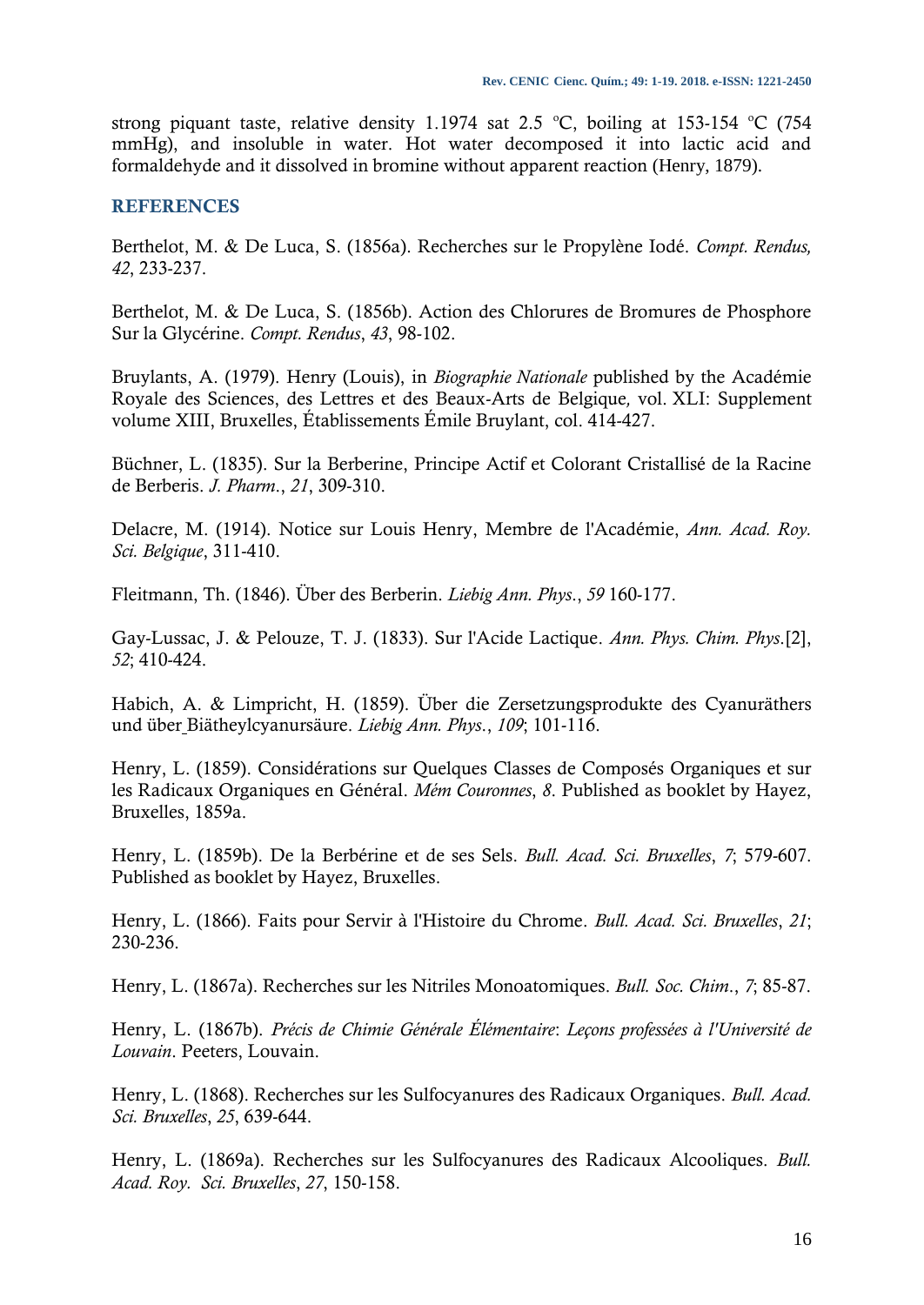Henry, L. (1869b). Sur quelques Combinaisons Isopropyliques Sulfurées. *Bull. Acad. Roy. Sci. Bruxelles*, *27*, 158-161.

Henry, L. (1869c). Nouvelle Méthode Générale de Production et de Préparation des Nitriles. *Compt. Rendus*, *68*, 1273-1275.

Henry, L. (1869d). Recherches sur les Nitriles. *Bull. Acad. Roy. Sci. Bruxelles*, *28*, 225-232.

Henry, L. (1869e). De la Cire de la Paille. *Bull. Acad. Roy. Sc.i Bruxelles*, *28*. 442-444.

Henry, L. (1869f). Recherches sur l'Isomérie dans la Série Salicylique. *Bull. Acad. Sci. Bruxelles*, *27*, 292-310, 685-690.

Henry, L. (1870a). Sur les Éthers Chloronitriques et Bromonitiques de la Glycérine. *Compt. Rendus*, *70*, 860-864.

Henry, L. (1870b). Recherches sur les Combinaisons Glycériques. *Ann. Chim. Phys*. [4], *20*; 341-350; *Compt. Rendus*, *70*, 638-641.

Henry, L. (1870c). Combinaison Directe des Composés Allyliques avec le Chlorure d'Iode et l'Acide Hypochloreux. *Compt. Rendus*, *70*, 864-866.

Henry, L. (1872). Recherches sur les Dérivés Éthérés des Alcools et des Acides Polyatomiques. *Ann. Chim.. Phys*. [4], *27*, 243-264.

Henry, L. (1873a). Recherches sur les Dérivés Éthérés des Alcools et des Acides Polyatomiques. *Bull. Acad. Sci. Bruxelles*, *35*, 211-224, 717-728; *Ann. Chim. Phys*. [4], *28*, 415-432.

Henry, L. (1873b). Recherches sur les Dérivés Glycériques. *Bull. Acad. Sci. Bruxelles*, *36*, 41-63, 717-728.

Henry, L. (1874a). Recherches sur les Dérivés Glycériques. *Bull. Acad. Sci. Bruxelles*, *37*, 36-45, 274-281, 357-401, 402-409, 521-530.

Henry, L. (1874b). Sur le Lactide et la Distillation Sèche de l'Acide Lactique. *Bull. Acad. Sci. Bruxelles, 37,* 409-424.

Henry, L. (1874c). Sur la Production des Hydrocarbures Acétyléniques. *Bull. Acad. Sci. Bruxelles*, *37*, 512-520.

Henry, L. (1878). Sur un Nouvel Hydrocarbure non Saturé, Hexavalent, le Diallylène. *Compt. Rendus*, *87*, 171-173.

Henry, L. (1879). Sur l'Oxydation Spontanée de l'Acide Nitrolactique. *Assoc. Fr. Compte Rendus*, *8*, 460-461.

Henry, L. (1881). Sur l'Alcool Pyruvique et ses Dérivés. *Compt. Rendu*s, *93*. 421-42.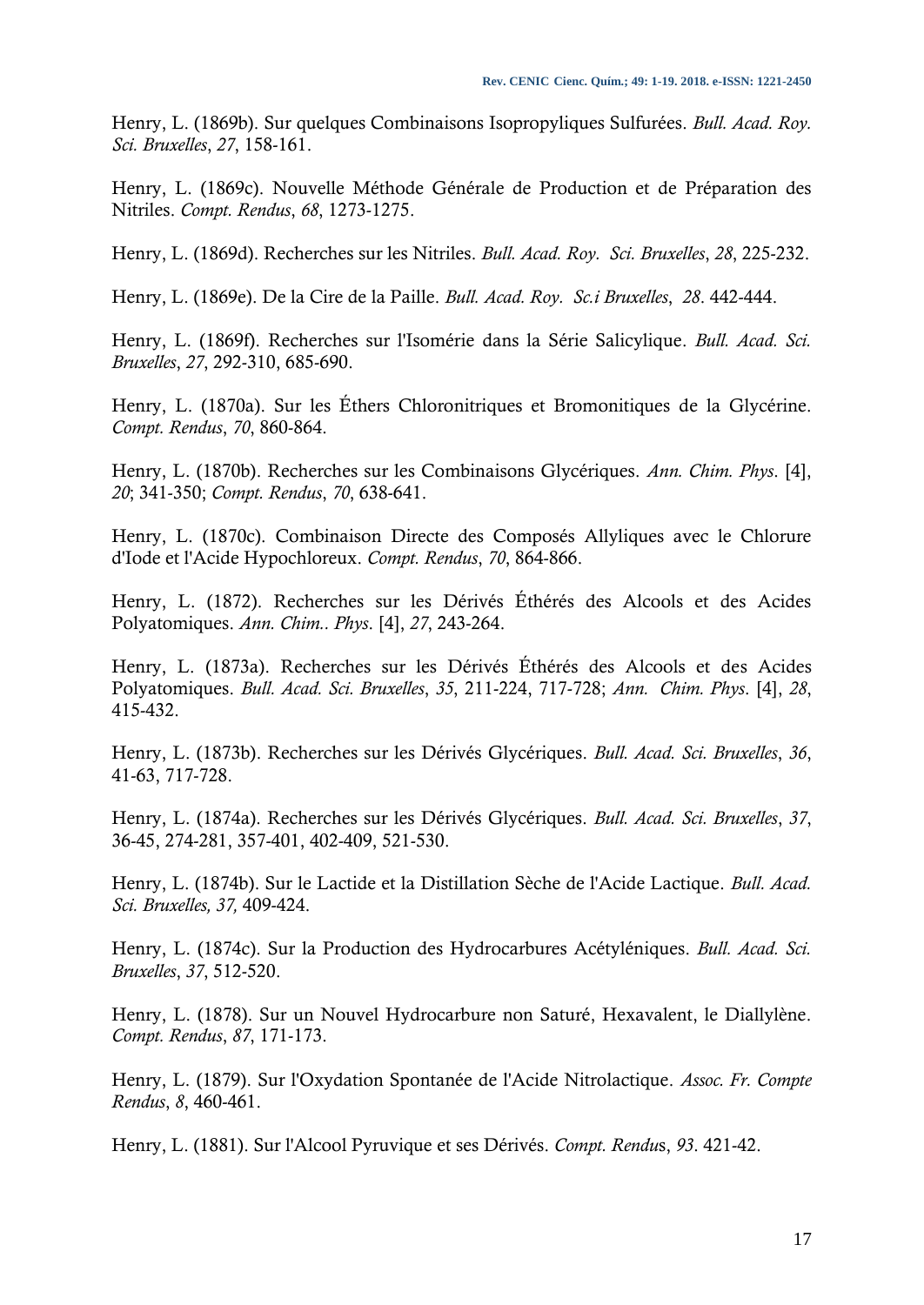Henry, L. (1884a). Sur l'Addition du Chlorure d'Iode ICl à l'Éthylène Monochloré CH2=CHCl. *Compt. Rendus*, *98*, 518-521.

Henry, L. (1884b). Sur l'Addition du Chlorure d'Iode à l'Éthylène Monobromé. *Compt. Rendus*, *98*, 518-521.

Henry, L. (1884c). Sur les Éthylènes Chloro-Iodé et Bromo-Iodé Dissymétriques. *Compt. Rendus*, *98*, 741-745.

Henry, L. (1885). Sur les Nitriles Pyrotartrique et Succinique Normaux. *Compt. Rendus*, *100*, 742-745.

Henry, L. (1886a). Sur le Dinitrile Malonique CN-CH2-CN. *Compt. Rendus, 102*, 1394- 1397.

Henry, L. (1886b). Sur la Valence de l'Atome de Carbone. Méthode de Détermination de la Valeur Relative de ses Quatre Unités d'Action Chimique. *Bull. Acad. Roy. Sci. Bruxelles*, *12*. 644-661.

Henry, L. (1887). Sur l'Acétonitrile et l'Acide Acétique Synthétiques. *Bull. Acad. Roy. Belgique,* [3], *13*, 83-120; *Compt. Rendus*, *104*, 1181-1184, 127-1281.

Henry, L. (1890). Sur le Nitrile Glycolique et la Synthèse Direct de l'Acide Glycolique. *Compt. Rendus*, *110*, 759-760.

Henry, L. (1895a). Formation Synthétique d'Alcools Nitrés. *Compt. Rendus*, *120*, 1265- 1268; *121*, 210-213.

Henry, L. (1895b). Sur une Nouvelle Classe d'Éthers, le Lactate de Méthylène. *Bull Acad Roy Belgique, 29*, 219-222.

Henry, L. (1896). Sur Divers Alcools Nitrés. *Bull. Acad. Roy. Belgique,* [3], *32*. 17-32.

Henry, L. (1897). Sur Divers Alcools Nitrés. *Bull. Acad. Roy. Belgique,* [3] *33*. 412-429.

Henry, L. (1898). *Sur les Nitriles-Alcools Aliphatiques et leurs Dérivés*, Hayez, Bruxelles.

Henry, L. (1899). *Stas et les Lois des Poids*. Peeters, Louvain.

Henry, L. (1900). *Stas et les Lois des Poids: Notes Additionnelles*, Hayez, Bruxelles.

Jekyll, W. R. (1871). On the Action of Sulphuric Acid on Diallyl. *Proc. Phil. Soc. Manchester*, *10*, 9-14.

Oppenheim, A. (1866). De l'Isomérie dans le Série Allylique. *Compt. Rendus*, *62*, 1085- 1087.

Reboul, P. E. (1860). Des Éthers du Glycide et leurs Relations avec les Éthers Glycériques. *Ann. Chim. Phys.*[3], *60*, 5-71.